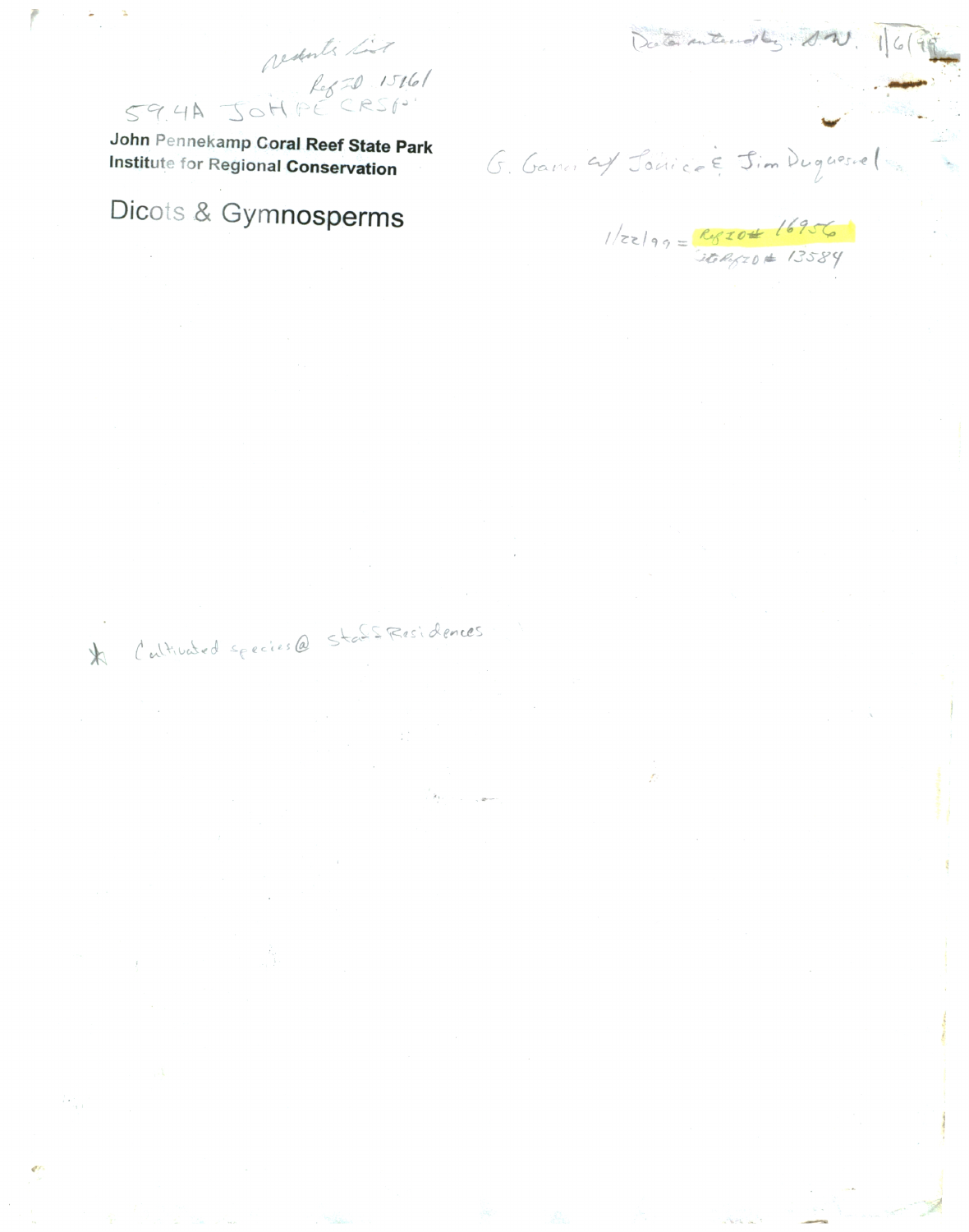$\pmb{\rho}$ 

 $\ddot{\phantom{0}}$ 

|          | <b>Scientific Name</b>                                                       | Com. Name                |              | Origin State Stat. IRC Stat. Wund. Stat. |                |   |
|----------|------------------------------------------------------------------------------|--------------------------|--------------|------------------------------------------|----------------|---|
|          |                                                                              |                          |              |                                          |                |   |
|          | <b>DICOT</b>                                                                 |                          |              |                                          |                |   |
|          | Abelmoschus esculentus                                                       | Okra                     | E            |                                          |                | Ε |
|          | Abrus precatorius                                                            | Rosary-pea               | E            |                                          |                | E |
|          | Abut lon hirtum                                                              | Indian mallow            | Е            |                                          |                | E |
|          | lel 8 98 Abuti on permolle                                                   | Indian mallow            | N            |                                          | R <sub>3</sub> | N |
|          | Abutiion theophrasti                                                         | Velvet leaf              | ε            |                                          |                | E |
|          | Acacia auriculiformis                                                        | Earleaf acacia           | E            |                                          |                | E |
| । टाव्रु | Acac a choriophylla                                                          |                          | N            | Ε                                        | R1             | N |
| 7/2/98   | Acacia farnesiana                                                            | Sweet acacia             | U            |                                          |                | N |
|          | Acacia macracantha                                                           |                          | N            |                                          | R <sub>1</sub> | N |
|          | Acacıa pinetorum                                                             | Pineland acacia          | N            |                                          | R <sub>3</sub> | N |
|          | Acacia retinoides                                                            |                          | E            |                                          |                | N |
|          | Acac a simplicifolia                                                         |                          | С            |                                          |                |   |
|          | Acacia sphaerocephala                                                        |                          | Ε            |                                          |                | Ε |
|          | Acacia tortuosa                                                              |                          | N            |                                          | RX             | N |
|          | Acalypha alopecuroidea                                                       |                          | Ε            |                                          |                | E |
|          | Acalypha amentacea ssp. wilkesiana '                                         |                          | E            |                                          |                | E |
|          | Acalypha chamaedrifolia                                                      | Three-seeded mercury     | N            |                                          | R <sub>4</sub> | N |
|          | Acalypha graciliens                                                          |                          | N            |                                          | R <sub>1</sub> | N |
|          | Acalypha hispida                                                             |                          | c            |                                          |                | N |
|          | Acalypha ostryifolia                                                         |                          | N            |                                          | R <sub>3</sub> | N |
|          | Acanthocereus tetragonus                                                     | Barbwire cactus          | N            | Ε                                        | R <sub>3</sub> | N |
|          | Acanthospermum hispidum                                                      |                          | Е            |                                          |                | Ε |
|          | Acer ubrum                                                                   | Southern red maple       | $\mathsf{N}$ |                                          | R4             | N |
|          | Achvranthes aspera var. aspera                                               | Common Devil's-horsewhip | Ε            |                                          |                | N |
|          | Achyranthes aspera var. pubescens                                            | Hairy Devil's-horsewhip  | E            |                                          |                | N |
|          | Acmella oppositifolia var. repens                                            |                          | N            |                                          | R <sub>3</sub> | N |
|          | Acmeila pilosa                                                               |                          | Ε            |                                          |                | E |
|          | $\mathcal{B}_{10}$ of $\mathcal{B}_{20}$ Adenanthera pavonina $\Gamma$ for K | Sandalwood               | E            |                                          |                | E |
|          | Aeschynomene americana                                                       |                          | υ            |                                          |                | N |
|          | Aeschynomene indica                                                          |                          | U            |                                          |                | N |
|          | Aescrynomene pratensis                                                       | Sensitive joint-vetch    | N            |                                          | R <sub>1</sub> | N |
|          | Aesu vynomene viscidula                                                      |                          | N            |                                          | R <sub>2</sub> | N |
|          | Againis fasciculata                                                          |                          | N            |                                          | R <sub>3</sub> | N |
|          | Aga nis filifolia                                                            |                          | N            |                                          | R2             | N |
|          | Agali nis linifolia                                                          |                          | N            |                                          | R <sub>2</sub> | N |
|          | <b>8 (10 48</b> Agal nis maritima                                            |                          | N            |                                          | R <sub>3</sub> | N |
|          | Agalinis obtusifolia                                                         |                          | N            |                                          | R <sub>2</sub> | N |
|          | Agdestis clematidea                                                          |                          | Ε            |                                          |                | E |
|          | Ageratina jucunda                                                            |                          | N            |                                          | R <sub>3</sub> |   |
|          | Ager tum conyzoides                                                          |                          | E            |                                          |                |   |
|          | Ageratum houstonianum                                                        |                          | Е            |                                          |                | Ε |
|          | Ageratum littorale                                                           | Keys ageratum            | N            |                                          | R <sub>2</sub> |   |
|          | Ailanthus altissima                                                          | Tree-of-heaven           | Ε            |                                          |                |   |
|          | Albizia julibrissin                                                          |                          | С            |                                          |                | Ε |
|          | Albizia lebbeck                                                              | Woman's tongue           | Ε            |                                          |                | E |
|          | Albizia lebbeckoides                                                         |                          | E            |                                          |                | E |
|          | Albız'a procera                                                              |                          | Ε            |                                          |                | E |
|          | Alectryon coriaceus                                                          | Smooth rambutton         | E            |                                          |                |   |
|          | Aleurites moluccanus                                                         | Tung-oil tree            | Ε            |                                          |                | Ε |
|          | Allan anda cathartica                                                        | Yellow allamanda         | E            |                                          |                | E |
|          | Alsto. ia macrophylla                                                        |                          | $E$ ,        |                                          |                | E |
|          | Alstonia scholaris                                                           |                          | C            |                                          |                |   |
| 198      | Alternanthera flavescens                                                     | Chaff-flower             | N            |                                          | R4             |   |
|          | Alternanthera maritima                                                       | Chaff-flower             | N            |                                          | R2             |   |
|          | Alternanthera paronychioides                                                 |                          | E            |                                          |                | E |
|          | Alter lanthera philoxeroides                                                 | Alligator-weed           | Ε            |                                          |                | E |
|          | Alternanthera sessilis                                                       |                          | U            |                                          |                | Ε |
|          | Alternanthera tenella                                                        |                          | U            |                                          |                | Е |
|          |                                                                              |                          |              |                                          |                |   |

**Contract Service Contract Contract** 

「大学のことに

 $\ddot{\phantom{1}}$ 

 $\mathbb{R}$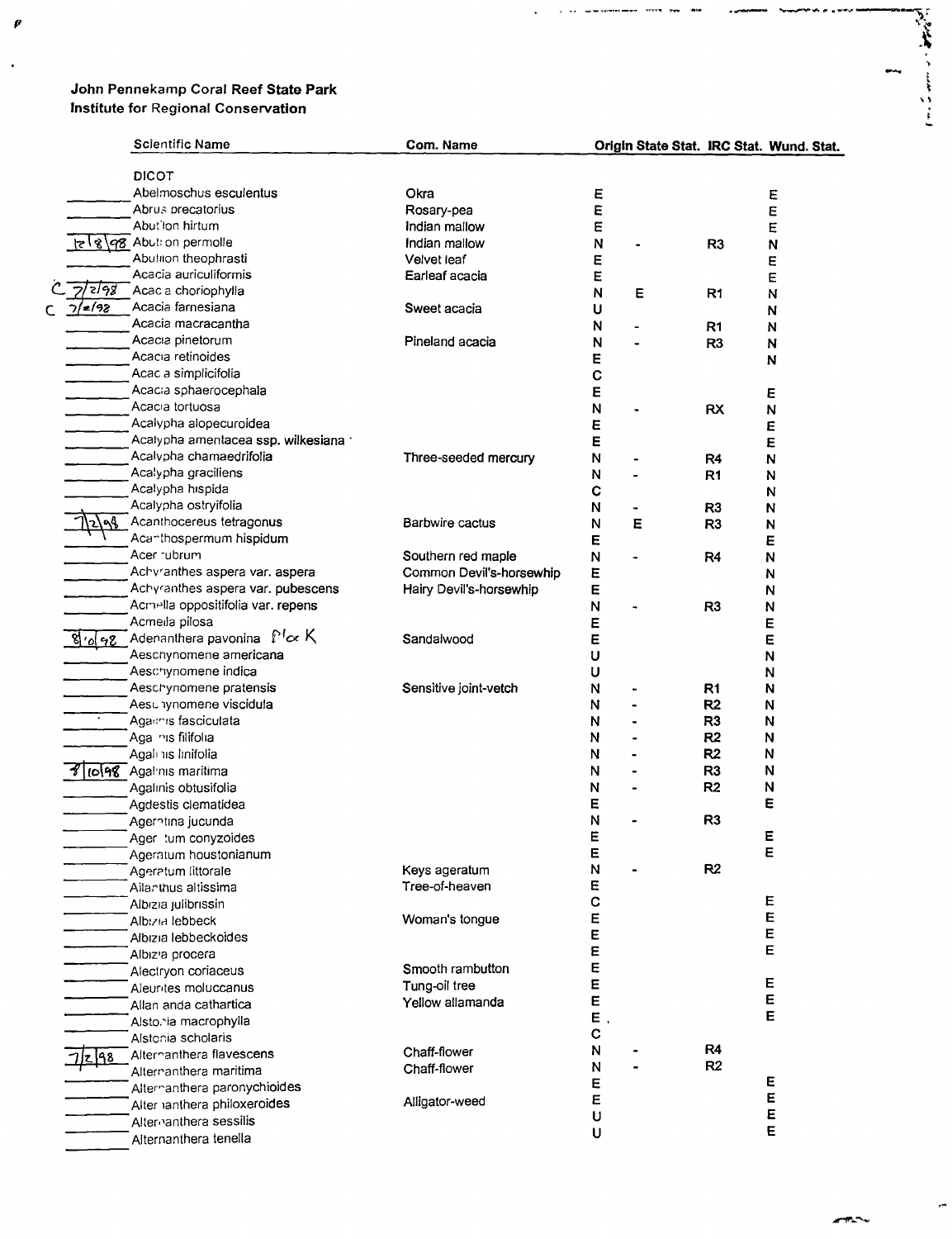|       |            | <b>Scientific Name</b>                    | Com. Name           |              |   |                | Origin State Stat. IRC Stat. Wund. Stat. |
|-------|------------|-------------------------------------------|---------------------|--------------|---|----------------|------------------------------------------|
|       |            | Alvaradoa amorphoides                     | Mexican alvaradoa   | N            | E | R <sub>2</sub> |                                          |
|       |            | Alysicarpus ovalifolius                   | False moneywort     | Е            |   |                | Е                                        |
|       |            | Alysicarpus rugosus                       |                     | E            |   |                | E                                        |
|       | 2!38       | Alysicarpus vaginalis                     |                     | Ε            |   |                | Е                                        |
|       |            | Amaranthus australis                      | Southern water-hemp | N            |   | R <sub>3</sub> |                                          |
|       | 7197       | Amaranthus blitum                         | Amaranth            | U            |   |                | E                                        |
|       |            | Amar anthus crassipes                     |                     | E            |   |                | E                                        |
|       |            | Amaranthus dubius                         |                     | E            |   |                | E                                        |
|       |            | Amaranthus floridanus                     | Florida amaranth    | N            |   | R <sub>1</sub> |                                          |
|       |            | Amaranthus hybridus                       | Common pigweed      | U            |   |                | Е                                        |
|       |            | Amaranthus polygonoides                   |                     | U            |   |                | E                                        |
|       |            | Amaranthus retroflexus                    |                     | U            |   |                | Ε                                        |
|       |            | Amaranthus spinosus                       | Spiny amaranth      | U            |   |                | E                                        |
|       |            | Amaranthus viridis                        | Slender amaranth    | υ            |   |                | E                                        |
|       | \2\99      | Ambrosia artemisiifolia                   | Common ragweed      |              |   |                |                                          |
|       |            | Ambrosia hispida-                         |                     | N            |   | R4             |                                          |
|       |            |                                           | Beach ragweed       | N            |   | R <sub>2</sub> |                                          |
|       |            | Ammannia coccinea                         | Scarlet ammannia    | N            |   | R3             |                                          |
|       |            | Ammannia latifolia                        | Tooth-cups          | N            |   | R <sub>3</sub> |                                          |
|       |            | Amm majus                                 | Bishop's-weed       | E            |   |                | E                                        |
|       |            | Amorpha fruticosa                         |                     | N            |   | R <sub>1</sub> |                                          |
|       |            | Amorpha herbacea var. herbacea            |                     | N            |   | <b>RX</b>      |                                          |
|       |            | Amoroha herbacea var. crenulata           | Crenulate leadplant | N            | E | R <sub>1</sub> |                                          |
|       |            | Ampeiopsis arborea                        | Peppervine          | N            |   | R4             |                                          |
|       |            | Amphitecna latifolia                      | Black-calabash      | U            |   |                |                                          |
|       |            | Amyr's balsamifera                        | Balsam torchwood    | N            |   | RX             |                                          |
|       | <b>z\%</b> | Amy s elemifera                           | Common torchwood    | N            |   | R <sub>3</sub> |                                          |
|       |            | Anagallis arvensis                        | Scarlet pimpernel   | Е            |   |                | Ε                                        |
|       |            | Anagallis minima                          | Chaffweed           | U            |   |                |                                          |
|       |            | Anagallis pumila                          |                     | U            |   |                |                                          |
|       |            | Anethum graveolens                        |                     | $\mathbf C$  |   |                |                                          |
|       |            | Angadenia berteroi                        | Pineland-allamanda  | N            |   | R <sub>3</sub> |                                          |
|       |            | Angelonia angustifolia                    |                     | E            |   |                | E                                        |
|       |            | Aniseia martinicense                      |                     | Ε            |   |                | Е                                        |
|       |            | Annona glabra                             | Pond-apple          | N            |   | R4             |                                          |
|       |            | Annona reticulata                         | Bullock's-heart     | C            |   |                |                                          |
|       |            | Annona squamosa                           | Sugar-apple         |              |   |                | Е                                        |
|       | e p        |                                           |                     | Ε            |   |                |                                          |
|       |            | Anregera vesicaria                        | Madeira vine        | Ε            |   |                |                                          |
|       |            | $P$ $\sim$ 42 Antigonon leptopus $B$ lock | Coral vine          | E            |   |                | Е                                        |
|       |            | Apios americana                           | Groundnut           | N            |   | R <sub>3</sub> |                                          |
|       |            | Apium graveolens                          | Celery              | E            |   |                | Е                                        |
|       |            | Arachis hypogaea                          | Peanut              | E            |   |                | E                                        |
|       |            | Arachis prostrata                         |                     | E            |   |                | E                                        |
|       |            | Aralia balfouriana                        |                     | $\mathbf C$  |   |                |                                          |
|       |            | Aralia californica                        | Elk-clover          | $\mathbf c$  |   |                |                                          |
|       |            | Ardisia elliptica                         | Shoebutton ardisia  | E            |   |                | Е                                        |
| 1 e H | 기리생        | Ardisia escallonoides                     | Mariberry           | N            |   | R <sub>4</sub> |                                          |
|       |            | Arge, ione albiflora                      | Carolina poppy      | U            |   |                |                                          |
|       |            | Argemone mexicana                         | Mexican poppy       | U            |   |                |                                          |
|       |            | Argusia gnaphaloides                      | Sea-lavender        | N            | E | R2             |                                          |
|       |            | Argyreia nervosa                          |                     | E            |   |                | E                                        |
|       |            | Argythamnia blodgettii                    |                     | ${\sf N}$    | Е | R <sub>2</sub> |                                          |
|       |            | Aristolochia maxima                       |                     | E            |   |                |                                          |
|       |            | Aristolochia pentandra                    |                     | ${\sf N}$    |   | R1             |                                          |
|       |            | Aristolochia rigens                       |                     | E            |   |                | E                                        |
|       |            | Aristolochia serpentaria                  | Virginia-snakeroot  | $\sf U$      |   |                |                                          |
|       |            |                                           |                     | $\mathsf{N}$ |   | R2             |                                          |
|       |            | Arnoglossum ovatum                        |                     | Ε            |   |                |                                          |
|       |            | Artennisia stelleriana                    |                     | $\mathsf{N}$ |   | <b>RX</b>      |                                          |
|       |            | Asclepias connivens                       |                     | Е            |   |                | E                                        |
|       |            | Asclepias curassavica                     | Scarlet milkweed    | $\mathsf{N}$ | Е | R <sub>2</sub> |                                          |
|       |            | Asclepias curtissii                       | Curtiss' milkweed   |              |   |                |                                          |
|       |            |                                           |                     |              |   |                |                                          |

 $\ddot{\phantom{a}}$ 

 $\bar{.}$ 

 $\epsilon$ 

 $\bullet$ 

 $\langle \rangle$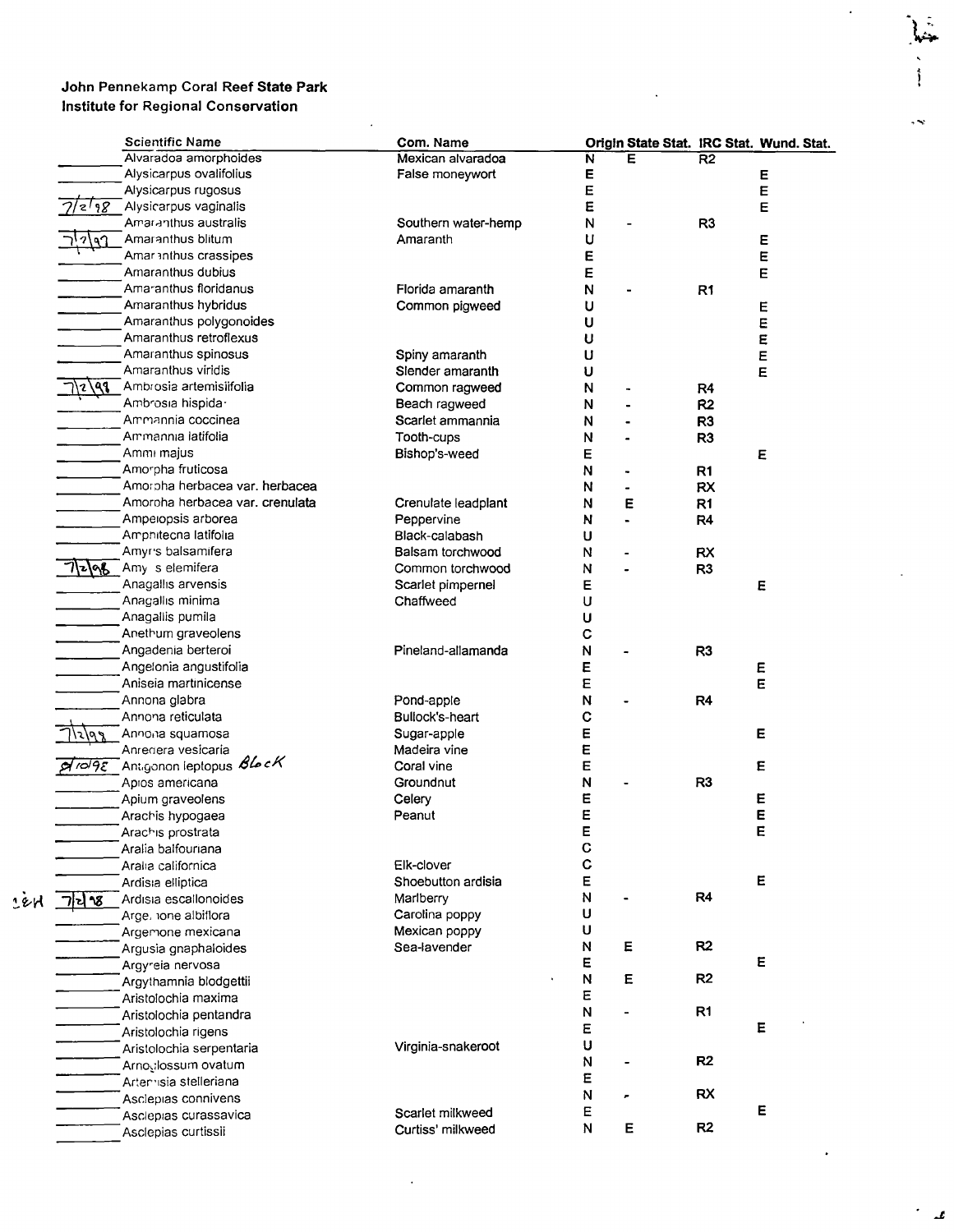$\frac{1}{\sqrt{2}}$  ,  $\frac{1}{\sqrt{2}}$ 

|         | <b>Scientific Name</b>                   | Com. Name                 |   |                |                | Origin State Stat. IRC Stat. Wund. Stat. |
|---------|------------------------------------------|---------------------------|---|----------------|----------------|------------------------------------------|
|         | Asclepias feayi                          |                           | N |                | R1             |                                          |
|         | Asclepias incarnata                      | Swamp milkweed            | N |                | R <sub>3</sub> |                                          |
|         | Asclepias lanceolata                     |                           | N |                | R <sub>3</sub> |                                          |
|         | Asclepias longifolia                     |                           | N |                | R <sub>3</sub> |                                          |
|         | Asclepias pedicellata                    |                           | N |                | R <sub>2</sub> |                                          |
|         | Ascicpias tomentosa                      | Velvet-leaf milkweed      | N |                | <b>RX</b>      |                                          |
|         | Ascicoias tuberosa                       |                           | N |                | R <sub>3</sub> |                                          |
|         | Asclepias verticiliata                   |                           | N |                | R <sub>3</sub> |                                          |
|         | Asclepias viridis                        |                           | N |                | R <sub>2</sub> |                                          |
|         | Asimina incana                           | Flag pawpaw; Polecat bush | N |                | RX             |                                          |
|         | Asimina obovata                          | a Flag pawpaw             | N |                | <b>RX</b>      |                                          |
|         | Asimina pygmaea                          | Dwarf pawpaw              | N | ۰              | RX             |                                          |
|         | Asimina reticulata                       | Common pawpaw             | N | $\blacksquare$ | R4             |                                          |
|         | Asimina tetramera                        | Four-petalled paw-paw     | N | Ε              | R <sub>1</sub> |                                          |
|         |                                          | Clasping aster            | N | $\blacksquare$ | R <sub>3</sub> |                                          |
|         | Aster adnatus                            |                           | N |                | R <sub>3</sub> |                                          |
|         | Aster bracer                             |                           | N |                | R4             |                                          |
|         | Aster carolinianus                       |                           |   |                | R3             |                                          |
|         | Aster concolor                           |                           | N |                |                |                                          |
|         | Aster dumosus                            | Aster                     | N |                | R4             |                                          |
|         | Aster elliottii                          |                           | N |                | R <sub>1</sub> |                                          |
|         | Aster reticulatus                        | White-top aster           | N |                | R1             |                                          |
|         | Aster subulatus                          | Aster                     | N |                | R <sub>4</sub> |                                          |
|         | Aster tortifolius                        |                           | N |                | R <sub>2</sub> |                                          |
|         | Asystasia gangetica                      |                           | E |                |                | Е                                        |
| าเขจง   | Atriplex pentandra                       | Beach orach               | N |                | R <sub>3</sub> |                                          |
|         | Aurenlaria pedicularia var. pectinata    |                           | N |                | RX             |                                          |
| 712.98  | Avicennia germinans                      | Black mangrove            | N |                | R4             |                                          |
|         | Ayer a euphrasilfolia                    |                           | N |                | R <sub>3</sub> |                                          |
|         | Baccharis angustifolia                   | Narrow-leaved groundsel   | N |                | R <sub>3</sub> |                                          |
|         | Baccharis dioica                         | Hammock groundsel         | N |                | <b>RX</b>      |                                          |
|         | Baccharis glomeruliflora                 | Groundsel                 | N |                | R <sub>4</sub> |                                          |
| ¬∖ว\ค\$ | Baccharis halimifolia                    | Groundsel                 | N |                | R4             |                                          |
|         | Bacopa caroliniana                       | Lemon hyssop              | N |                | R <sub>4</sub> |                                          |
| 197     | Bacopa monnieri                          | Water hyssop              | N |                | R <sub>4</sub> |                                          |
|         | Balduina angustifolia                    | Yellow-buttons            | N |                | R <sub>2</sub> |                                          |
|         | Barleria cristata                        |                           | E |                |                | E                                        |
|         | Barleria lupulina                        |                           | Е |                |                | E                                        |
|         | Bartonia verna                           |                           | N |                | R <sub>2</sub> |                                          |
|         | Batis maritima                           | Saltwort                  | N |                | R4             |                                          |
|         | Baurinia blakeana                        |                           | c |                |                |                                          |
|         | Bauhinia forficata                       |                           | Ε |                |                |                                          |
|         | Bauhinia purpurea                        |                           | E |                |                | Е                                        |
|         | Bauhinia variegata                       |                           | E |                |                | E                                        |
|         |                                          |                           | E |                |                | Ε                                        |
|         | Bauhinia yunnanensis<br>Befaria racemosa | Tarflower                 | N |                | R <sub>4</sub> |                                          |
|         |                                          |                           |   |                |                |                                          |
|         | Begonia hirtella                         | Wax begonia               | E |                |                | Е                                        |
|         | Berchema scandens                        | rattan vine               | N |                | R3             |                                          |
|         | Berla idiera subacaulis                  | Green-eyes                | N |                | R <sub>2</sub> |                                          |
| \ ۱۹۶   | Bidens alba var. radiata                 | Spanish-needles           | N |                | R4             |                                          |
|         | <b>Bidens aevis</b>                      | Burmarigold               | N |                | R <sub>2</sub> |                                          |
|         | <b>Bidens mitis</b>                      | Beggar-ticks              | N |                | R <sub>2</sub> |                                          |
|         | Bigelowia nudata ssp. australis          |                           | N |                | R <sub>2</sub> |                                          |
|         | Bischofia javanica                       | Bishop's-wood             | E |                |                | E                                        |
|         | Blechum pyramidatum                      | Green shrimpplant         | E |                |                | E                                        |
| ዓՉ      | Blutaparon vermiculare                   | Samphire                  | N |                | R <sub>3</sub> |                                          |
|         | Boel meria cylindrica                    | Button-hemp               | N |                | R4             |                                          |
|         | Boehmeria nivea                          | Ramie                     | Ε |                |                | Е                                        |
| 98      | Boerhavia diffusa                        | Red spiderling            | U |                |                |                                          |
| 98      | Boerhavia erecta                         | Spiderling                | U |                |                |                                          |
|         | Boitonia diffusa                         |                           | N |                | R <sub>2</sub> |                                          |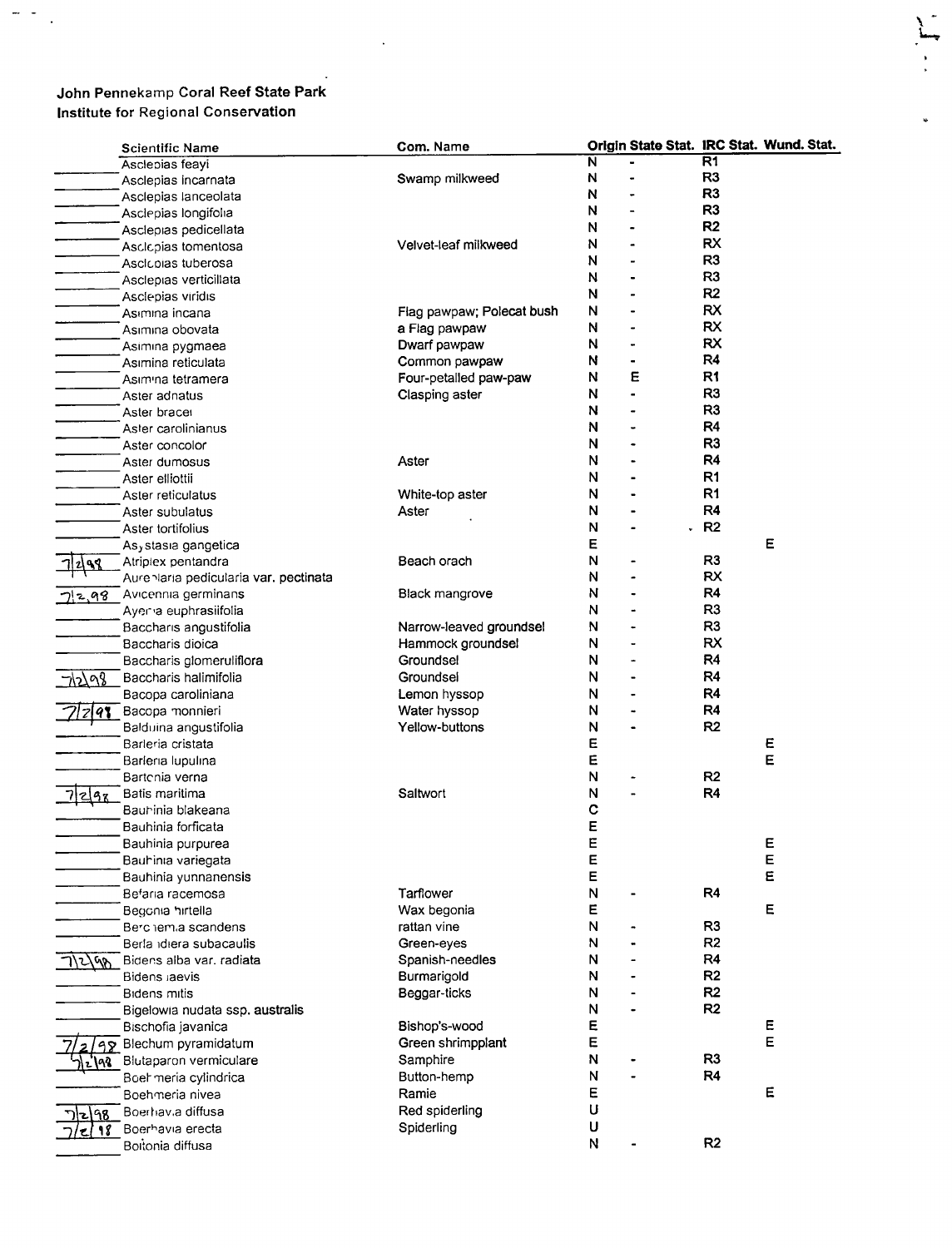$\ddot{\phantom{a}}$ 

|                     | <b>Scientific Name</b>             | Com. Name              |                         |   |                | Origin State Stat. IRC Stat. Wund. Stat. |
|---------------------|------------------------------------|------------------------|-------------------------|---|----------------|------------------------------------------|
|                     | Bompax ceiba                       |                        | $\overline{\mathbf{c}}$ |   |                |                                          |
|                     | Bont a daphnoides                  |                        | U                       |   |                |                                          |
| <u> 7/2/96</u>      | Borrichia arborescens              | Green sea-oxeye-daisy  | N                       |   | R <sub>2</sub> |                                          |
| 1/2/98              | Borr chia frutescens               | Silver sea-oxeye-daisy | N                       |   | R <sub>4</sub> |                                          |
|                     | Borrichia x cubana                 | Cuban sea-oxeye-daisy  | N                       |   | R <sub>2</sub> |                                          |
|                     | Bouganvillea glabra                |                        | c                       |   |                |                                          |
|                     | Bour erla cassinifolia             | Pineland strongback    | N                       | Ε | R1             |                                          |
|                     | Bourreria radula                   | Rough strongback       | N                       |   | R1             |                                          |
| 7 z q 8             | Bourreria succulenta               | Smooth strongback      | N                       |   | R <sub>2</sub> |                                          |
|                     | Brasenia schreberi                 | Purple wen-dock        | U                       |   |                |                                          |
|                     | Brassica juncea                    | Leaf mustard           | E                       |   |                | E                                        |
|                     | Brassica rapa                      |                        | E                       |   |                | E                                        |
|                     | Breynia disticha                   | Snow bush              | E                       |   |                | E                                        |
|                     | Brickellia mosieri                 |                        | N                       | Е | R <sub>2</sub> |                                          |
|                     | Brosimum alicastrum                |                        | E                       |   |                | E                                        |
|                     | Broussonetia papyrifera            | Paper-mulberry         | E                       |   |                | E                                        |
| ا 1∿∛∘              | Buchnera americana                 | <b>Bluehearts</b>      | N                       |   | R <sub>2</sub> |                                          |
| zlqg                | Bucida buceras                     | Common black-olive     | U                       |   |                |                                          |
|                     | Bucida spinosa                     | Spiny black-olive      | $\mathsf{N}$            |   | <b>RX</b>      |                                          |
|                     | Buddleja undleyana                 |                        | E                       |   |                | E                                        |
|                     | Buddieja madagascariensis          |                        | E                       |   |                | E                                        |
| $^{\circ}$          | Bursera simaruba                   | Gumbo-limbo            | N                       |   | R <sub>4</sub> |                                          |
|                     | બે ટ{ બ§ Byrsonima lucida          | Locustberry            | $\mathsf{N}$            | Ε | R <sub>3</sub> |                                          |
|                     | Cabomba caroliniana                |                        | U                       |   |                |                                          |
|                     | Cabomba haynesii                   |                        | E                       |   |                | E                                        |
| 7/2/98              | Caesalpinia bonduc                 | Gray nicker-bean       | N                       |   | R <sub>4</sub> |                                          |
|                     | Caesalpinia crista                 |                        | E                       |   |                | Е                                        |
|                     | Caesalpinia major                  | Yellow nicker          | N                       |   | R1             |                                          |
|                     | Caesalpinia pauciflora             | Fewflower holdback     | N                       |   | R <sub>1</sub> |                                          |
|                     | Caesalpinia pulcherrima            | Pride-of-barbados      | E                       |   |                | E                                        |
|                     | Cajanus cajan                      |                        | E                       |   |                | E                                        |
|                     | Cakile edulenta ssp. harperi       |                        | N                       |   | <b>RX</b>      |                                          |
|                     | Cakile lanceolata                  |                        | Ν                       |   | R <sub>3</sub> |                                          |
|                     | Calamintha ashei                   |                        | N                       | Τ | <b>RX</b>      |                                          |
|                     | Calliandra haematocephala          |                        | C                       |   |                |                                          |
|                     | 7/2 98 Callicarpa americana        | American beautyberry   | N                       |   | R <sub>4</sub> |                                          |
|                     | Canistemon viminalis               |                        | E                       |   |                |                                          |
|                     | Caliituche peploides               | Water starwort         | U                       |   |                |                                          |
|                     | Calophyllum inophyllum             | Beautyleaf             | Е                       |   |                | Ε                                        |
| <sup>147</sup> 9199 | Calyptocarpus vialis               |                        | E                       |   |                | E                                        |
| 7/2/98              | Ca yptranthes pallens              | Spicewood              | N                       |   | R <sub>3</sub> |                                          |
|                     | Calyptranthes zuzygium             | Myrtle-of-the-river    | N                       | Ε | R <sub>1</sub> |                                          |
|                     | Calystegia sepium ssp. limnophila  | Hedge bindweed         | N                       |   | R <sub>1</sub> |                                          |
|                     | Campanula floridana                | Florida bellflower     | N                       |   | R <sub>1</sub> |                                          |
|                     | Campsis radicans                   | Trumpet vine           | C                       |   |                |                                          |
|                     | Canavalia brasiliensis             |                        | E                       |   |                | E                                        |
|                     | Canaval a ensiformis               | Sword bean             | E                       |   |                | E                                        |
|                     | $z/92$ Canaval a rosea             | Beach-bean             | N                       |   | R <sub>4</sub> |                                          |
| 98                  | Cane la winteriana                 |                        | N                       | E | R <sub>2</sub> |                                          |
|                     | Cannabis sativa                    | Marijuana              | E                       |   |                | Е                                        |
|                     | Caperonia castaneifolia            |                        | U                       |   |                |                                          |
|                     | Caperonia palustris                |                        | U                       |   |                | E                                        |
|                     | Capparis cynophyllophora           | Jamaica caper-tree     | N                       |   | R <sub>3</sub> |                                          |
| 712198              | Capparis flexuosa                  | Limber caper           | N                       |   | R3             |                                          |
| 7/2198              | Capraria biflora                   | Goatweed               | N                       |   | R <sub>4</sub> |                                          |
|                     | Capsicum annuum var. glabriusculum | Bird pepper            | N                       |   | R <sub>3</sub> |                                          |
|                     | Capsicum frutescens                | Tabasco pepper         | U                       |   |                |                                          |
|                     | Cardamine pensylvanica             |                        | E                       |   |                |                                          |
|                     | Cardiospermum corindum             | Balloonvine            | N                       |   | R <sub>1</sub> |                                          |
| <u> ।</u> ર[શ] ૧૬   | Ca.dios.permum halicacabum         | Balloonvine            | E                       |   |                |                                          |
|                     |                                    |                        |                         |   |                |                                          |

 $\ddot{\bullet}$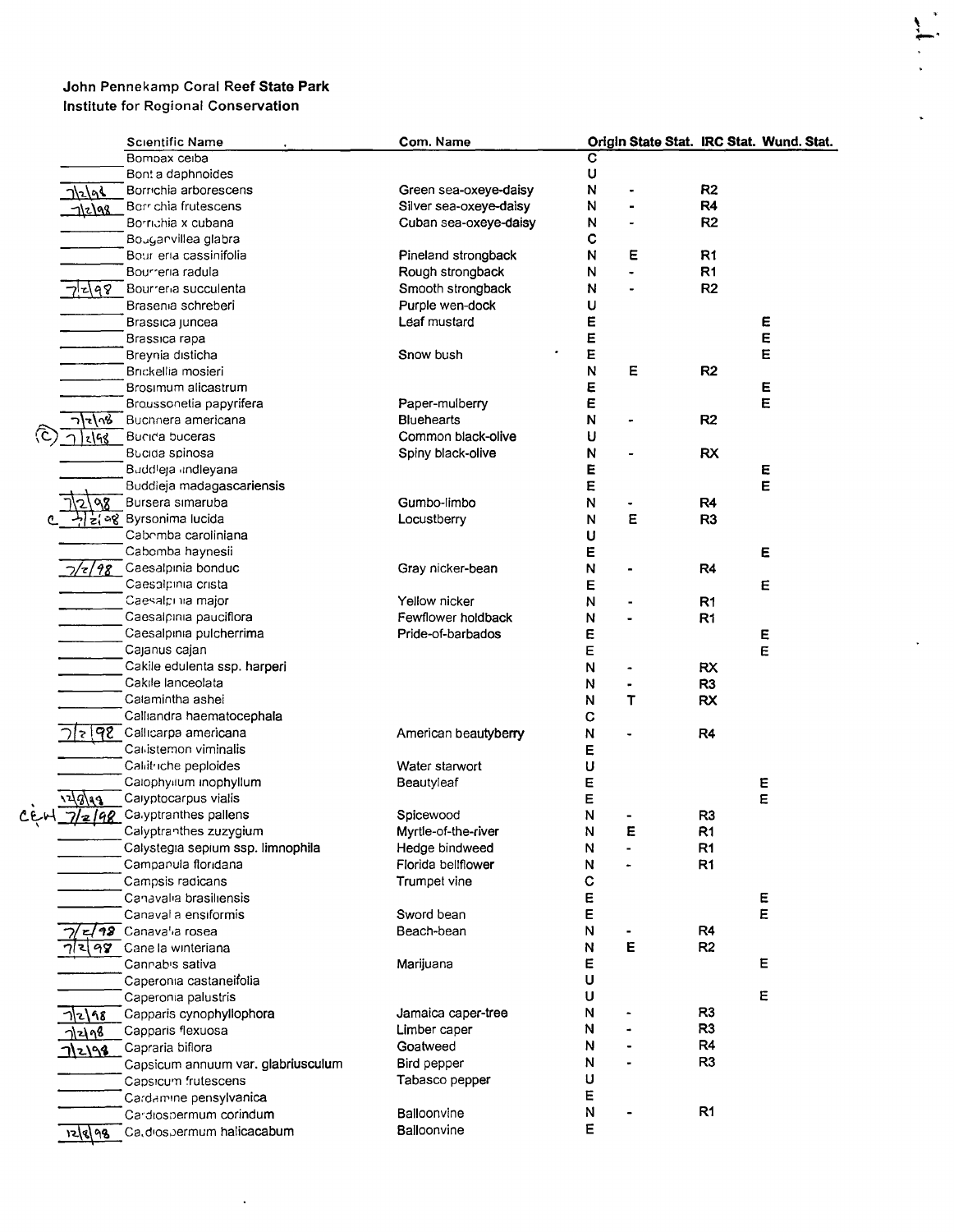$\mathbf{I}$ 

|           | <b>Scientific Name</b>                            | Com. Name                 |                         |   |                     | Origin State Stat. IRC Stat. Wund. Stat. |
|-----------|---------------------------------------------------|---------------------------|-------------------------|---|---------------------|------------------------------------------|
|           | Cardiospermum microcarpum                         | Balloonvine               | $\overline{\mathbf{N}}$ |   | R <sub>2</sub>      |                                          |
|           | $\lceil 2 \rceil$ $\lceil 3 \rceil$ Carica papaya | Papaya                    | U                       |   |                     | E                                        |
|           | Carissa macrocarpa                                | Natal-plum                | E                       |   |                     | E                                        |
|           | Carphephorus carnosus                             |                           | N                       |   | R <sub>1</sub>      |                                          |
|           | Carphephorus corymbosus                           |                           | N                       |   | R <sub>2</sub>      |                                          |
|           | Carphephorus odoratissimus                        |                           | N                       |   | R <sub>2</sub>      |                                          |
|           | Carpnephorus paniculatus                          |                           | N                       |   | R <sub>1</sub>      |                                          |
|           | Carpobrotus edulis                                | Hottentot-fig             | E                       |   |                     | E                                        |
|           | Carya aquatica                                    | Water hickory             | N                       |   | R <sub>1</sub>      |                                          |
|           | Carya floridana                                   | Scrub hickory             | N                       |   | R2                  |                                          |
|           | Carya glabra                                      | Pignut hickory            | N                       |   | R <sub>1</sub>      |                                          |
|           | Carya illinoensis                                 | Pecan                     | C                       |   |                     | Е                                        |
|           | Cassia fistula                                    |                           | E                       |   |                     | E                                        |
|           | Cassia javanica var. indochinensis                |                           | E                       |   |                     | E                                        |
|           | Cassytha filiformis                               | Lovevine                  | N                       |   | R <sub>4</sub>      |                                          |
|           | Casuarina cunninghamiana                          | Beefwood                  | Е                       |   |                     | Е                                        |
| 7 ચે 98   | Casuarina equisetifolia                           | Australian-pine           | E                       |   |                     | E                                        |
|           | Casuarina glauca                                  | Suckering Australian-pine | Ε                       |   |                     | Ε                                        |
|           | Catesbaea parviflora                              |                           | N                       | Е | R <sub>1</sub>      |                                          |
|           | 2/9/08 Cathoranthus roseus                        | Madagascar periwinkle     | Е                       |   |                     |                                          |
|           | Cayaponia americana                               |                           | N                       |   | R <sub>1</sub>      |                                          |
|           | Cecropia palmata                                  |                           | Е                       |   |                     |                                          |
|           | Ceiba pentandra                                   | Kapok-tree                | $\mathbf C$             |   |                     |                                          |
|           | Celosia nitida                                    |                           | N                       |   | ╲<br>R <sub>2</sub> |                                          |
|           | Celtis iguanaea                                   |                           |                         |   |                     |                                          |
|           | Ceitis aevigata                                   | Iguana hackberry          | N                       | E | R <sub>1</sub>      |                                          |
|           |                                                   |                           | N                       |   | R <sub>4</sub>      |                                          |
|           | Celtis pallida                                    | Spiny hackberry           | N                       | E | R <sub>1</sub>      |                                          |
|           | Centella asiatica                                 | Coinwort                  | N                       |   | R <sub>4</sub>      |                                          |
|           | Centra nerum punctatum                            |                           | E                       |   |                     | Е                                        |
|           | Centrosema virginianum                            | Butterfly-pea             | N                       |   | R <sub>4</sub>      |                                          |
|           | Cephalanthus occidentalis                         | Buttonbush                | N                       |   | R4                  |                                          |
|           | Ceratiola ericoides                               | Rosemary                  | N                       |   | R <sub>2</sub>      |                                          |
|           | Ceratophyllum demersum                            | Hornwort                  | N                       |   | R <sub>2</sub>      |                                          |
|           | Ceratophyllum muricatum ssp. australe             |                           | Е                       |   |                     |                                          |
|           | Cereus peruvianus                                 | Bishop cactus             | C                       |   |                     |                                          |
|           | Cestrum diurnum                                   | Day jessamine             | E                       |   |                     | E                                        |
|           | Cestrum nocturnum                                 | Night jessamine           | Ε                       |   |                     | Ε                                        |
|           | Chaerochyllum tainturieri                         | Wild chervil              | N                       |   | <b>RX</b>           |                                          |
|           | Cha naecrista deeringiana                         |                           | N                       |   | R <sub>3</sub>      |                                          |
|           | Chamaecrista fasciculata                          | Partridge pea             | N                       |   | R3                  |                                          |
|           | Chamaecrista lineata var. keyensis                | Keys partidge-pea         | N                       | E | R <sub>1</sub>      |                                          |
|           | Chamaecrista nictitans var. nictitans             |                           | N                       |   | <b>RX</b>           |                                          |
|           | Chamaecrista nictitans var. aspera                | Hairy partridge-pea       | N                       |   | R4                  |                                          |
|           | Chamaecrista pilosa                               |                           | Е                       |   |                     | E                                        |
| 77'98     | Chamaesyce blodgettii                             | Blodgett's spurge         | N                       |   | R4                  |                                          |
|           | Chamaesyce bombensis                              | Sand-dune spurge          | N                       |   | R <sub>2</sub>      |                                          |
|           | Chamaesyce conferta                               |                           | N                       |   | R <sub>2</sub>      |                                          |
|           | C' anaesyce cordifolia                            |                           | υ                       |   |                     |                                          |
|           | Chamaesyce cumulicola                             | Sand-dune spurge          | N                       | Ε | R <sub>2</sub>      |                                          |
|           | Chamaesyce deltoidea ssp. deltoidea               |                           | N                       | Ε | R2                  |                                          |
|           | Chamaesyce deltoidea ssp. adhaerens               |                           | N                       | E | R2                  |                                          |
|           | Chamaesyce deltoidea ssp. pinetorum               |                           | N                       | E | R <sub>3</sub>      |                                          |
|           | Chamaesyce deltoidea ssp. serphyllum              |                           | N                       | Ε | R <sub>1</sub>      |                                          |
|           | Chamaesyce garberi                                |                           | N                       | Е | R <sub>3</sub>      |                                          |
|           |                                                   | Hairy spurge              | N                       |   | R <sub>4</sub>      |                                          |
| 7/7/98    | Chamaesyce hirta                                  | Eyebane                   | N                       |   | R <sub>4</sub>      |                                          |
| 7/2/18    | Chamaesyce hypericifolia                          | Eyebane                   | N                       |   | R4                  |                                          |
|           | Chamaesyce hyssopifolia                           | Spurge                    | U                       |   |                     |                                          |
|           | Chamaesyce lasiocarpa                             |                           | U                       |   |                     |                                          |
|           | Chai laesyce maculata                             | Milk-purslane             | U                       |   |                     |                                          |
| $7 z $ 98 | Cramaesyce mendezii                               | Spurge                    |                         |   |                     |                                          |

 $\ddot{x}$  are since

 $\downarrow$ 

 $\ddot{\phantom{1}}$ 

 $\ddot{\phantom{0}}$ 

erer wieden tiert ti

 $\sigma$  and  $\sigma$  is  $\sigma$ 

 $\bullet$ 

 $\bullet$  $\mathbf{v}$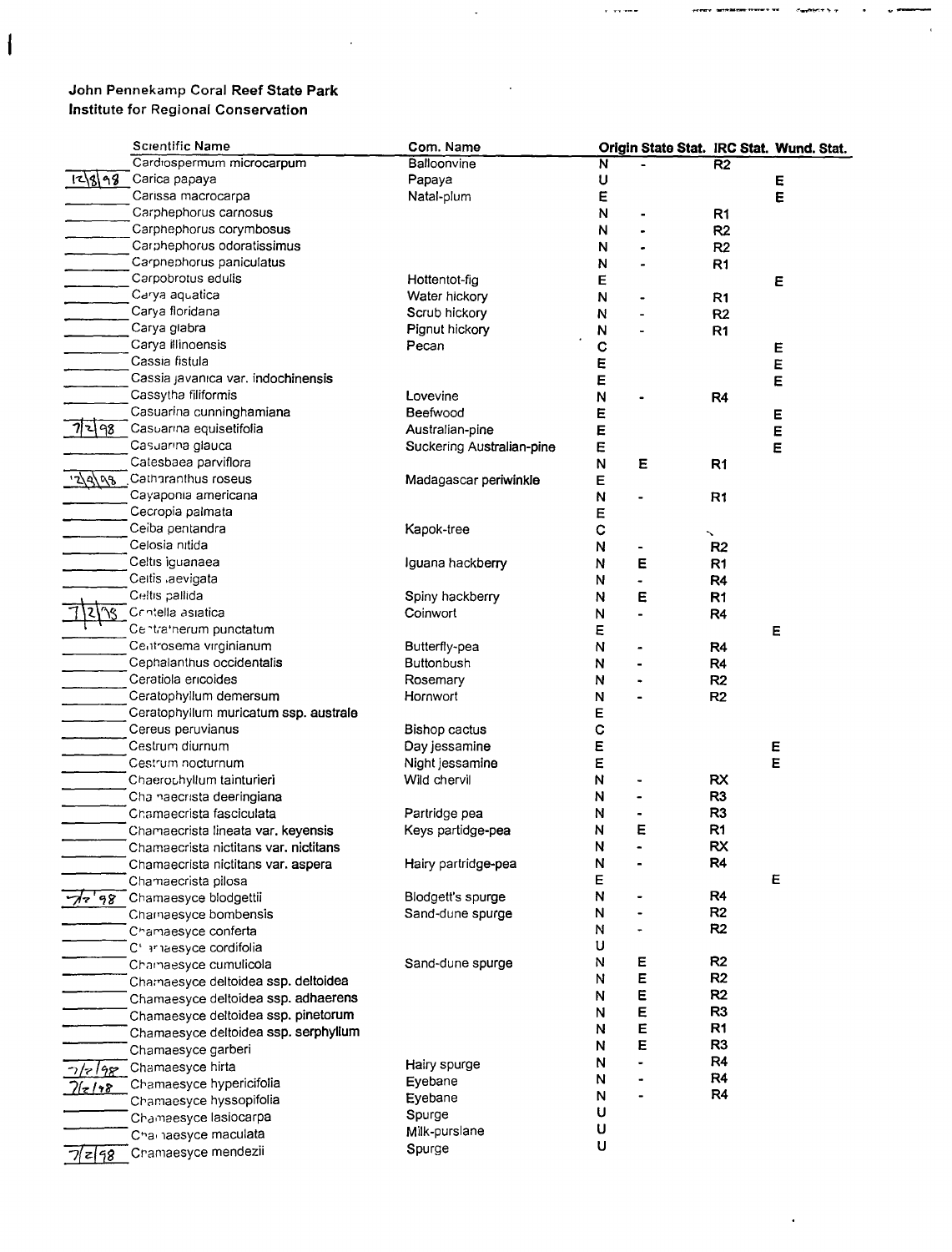Ļ

|                   | <b>Sc.entific Name</b>                                             | Com. Name          |   |   |                | Origin State Stat. IRC Stat. Wund. Stat. |
|-------------------|--------------------------------------------------------------------|--------------------|---|---|----------------|------------------------------------------|
| 7/2/98            | Chamaesyce mesembryanthemifolia                                    | Seaside spurge     | N |   | R4             |                                          |
| 7/2/98            | Chamaesyce opthalmica                                              | Spurge             | U |   |                |                                          |
|                   | Chamaesyce pergamena                                               | Spurge             | N |   | R <sub>2</sub> |                                          |
|                   | Chamaesyce porteriana                                              |                    | N | E | R <sub>2</sub> |                                          |
| 7/2/98            | Chamaesyce prostrata                                               |                    | N |   | R <sub>4</sub> |                                          |
|                   | Chamaesyce thymifolia                                              |                    | U |   |                |                                          |
|                   | Chapmannia floridana                                               | Alicia             | Ν |   | R <sub>1</sub> |                                          |
|                   | Citapta'ia albicans                                                |                    | N |   | R <sub>2</sub> |                                          |
|                   | Chaptaila tomentosa                                                |                    | N |   | R <sub>2</sub> |                                          |
|                   | Che ropodium album                                                 |                    | Ε |   |                | Ε                                        |
|                   | Cheropodium ambrosioides                                           |                    | U |   |                | E                                        |
|                   | Chenopodium berlandieri                                            |                    | Ε |   |                |                                          |
|                   | Chenopodium glaucum                                                |                    | E |   |                |                                          |
|                   | Chenopodium murale                                                 |                    | E |   |                | E                                        |
|                   | つとら? Chiococca alba                                                | Common snowberry   | N |   | R4             |                                          |
|                   | $\neg$ <sub>/</sub> $\neg$   $\neq$ $\vec{g}$ Chiococca parvifolia | Pineland snowberry | N |   | R <sub>3</sub> |                                          |
|                   | Chromolaena frustrata                                              |                    | N |   | R1             |                                          |
| <u> ገ\ኒ\</u> ዓዌ   | Chromolaena odorata                                                | Fennel             | N |   |                |                                          |
|                   | $C - j \epsilon  98$ Chrysobalanus icaco                           |                    |   |   | R4             |                                          |
|                   | Chrysophyllum cainto                                               |                    | N |   | R4             |                                          |
|                   |                                                                    |                    | E |   |                |                                          |
|                   | 1448 Chrysophyllum oliviforme                                      | Satinleaf          | N | Ε | R <sub>3</sub> |                                          |
|                   | Chrysopsis linearifolia ssp. dressii                               | Goldenaster        | N |   | <b>RX</b>      |                                          |
|                   | Chrysopsis mariana                                                 | Goldenaster        | N |   | <b>RX</b>      |                                          |
|                   | Chrysopsis scabrella                                               |                    | N |   | R <sub>2</sub> |                                          |
|                   | Chrysopsis subulata                                                | Goldenaster        | N |   | <b>RX</b>      |                                          |
|                   | Cicuta maculata                                                    | Water-hemlock      | N |   | R <sub>1</sub> |                                          |
|                   | Cienfuegosia yucatanensis                                          |                    | N | Ε | R <sub>1</sub> |                                          |
|                   | Cirsium horridulum                                                 | Purple thistle     | N |   | R <sub>4</sub> |                                          |
|                   | Cirsium nuttallin                                                  | Thistle            | N |   | R2             |                                          |
|                   | Cissampelos pareira                                                |                    | N |   | <b>RX</b>      |                                          |
|                   | Cissus trifoliata                                                  | Marinevine         | N |   | R <sub>2</sub> |                                          |
|                   | Cissus verticillata                                                | Possum-grape       | N |   | R4             |                                          |
|                   | 7 2 9 4 Citharexylum spinosum                                      | Fiddlewood         | N |   | R4             |                                          |
|                   | Citrullus lanatus                                                  | Watermelon         | E |   |                | Е                                        |
| 7729              | Citrus aurantifolia                                                |                    | E |   |                | E                                        |
|                   | Citrus aurantium                                                   |                    | E |   |                | E                                        |
|                   | Citrus limon                                                       |                    | E |   |                | E                                        |
|                   | Citrus medica                                                      |                    | E |   |                | Ε                                        |
|                   | Citrus reticulata                                                  | Tangerine          | E |   |                | E                                        |
|                   | Citrus sinensis                                                    | Sweet orange       | E |   |                | E                                        |
|                   | Citrus x Imonia                                                    |                    | E |   |                | E                                        |
|                   | Citrus x paradisi                                                  |                    | E |   |                | Ē                                        |
| <u> X 1218 96</u> | Clematis baldwinii                                                 | Pine-hyacinth      | N |   | R <sub>3</sub> |                                          |
|                   | Cleome gynandra                                                    |                    | E |   |                | E                                        |
|                   | Cleome hassleriana                                                 | Spider flower      | E |   |                | E                                        |
|                   |                                                                    |                    | E |   |                | Е                                        |
|                   | Cleome rutidosperma                                                | Glorybower         | E |   |                | E                                        |
|                   | Clerodendrum bungei                                                |                    | E |   |                | E                                        |
|                   | Clerodendrum chinense                                              |                    | E |   |                | E                                        |
|                   | Clerodenarum glabrum                                               |                    |   |   |                | Ε                                        |
|                   | Clerodendrum indicum                                               | Turk's-turban      | E |   |                | Е                                        |
|                   | Clerodendrum kaempferi                                             |                    | E |   |                |                                          |
|                   | Clerodendrum philippinum                                           |                    | E |   |                |                                          |
|                   | Clerodendrum speciosissimum                                        | Glorybower         | E |   |                | E                                        |
|                   | Clerodendrum x speciosum                                           |                    | E |   |                | Е                                        |
|                   | Clitoria mariana                                                   | Butterfly pea      | N |   | R <sub>1</sub> |                                          |
|                   | Clitoria ternatea                                                  |                    | Ε |   |                | E                                        |
| 712198            | Clusia rosea                                                       | Pitch-apple        | U | Е |                |                                          |
|                   | Cnidoscolus stimulosus                                             | Tread-softly       | N |   | R <sub>4</sub> |                                          |
|                   | Coccinea grandis                                                   |                    | E |   |                |                                          |
| र ११              | Coccoloba diversifolia                                             | Pigeon-plum        | N |   | R <sub>5</sub> |                                          |
|                   |                                                                    |                    |   |   |                |                                          |

 $\star$ 

 $+$  where -

ang pagalawan ng p

 $\ddot{\phantom{1}}$ 

a non co presente from

 $\bar{\mathbf{r}}$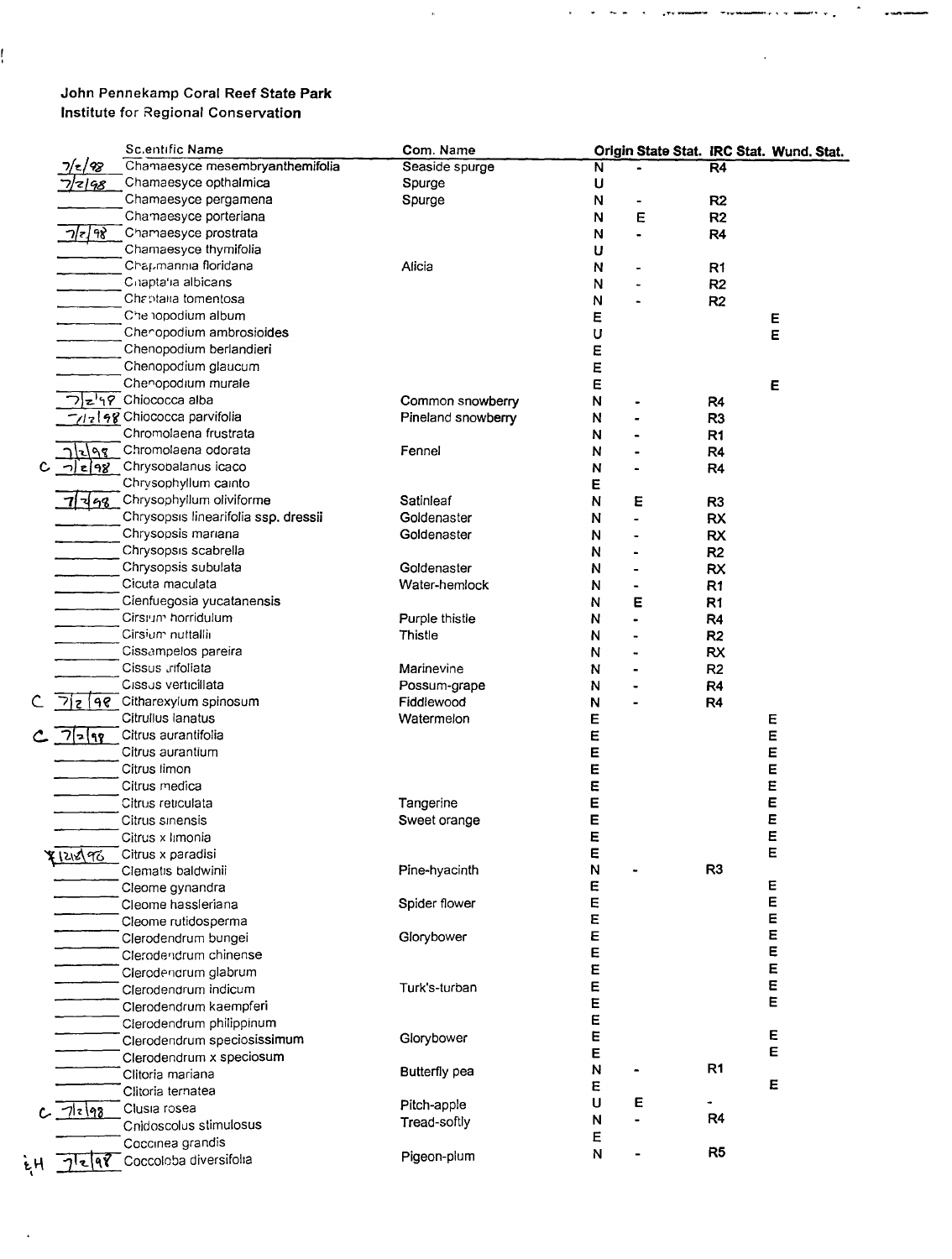|     |        | <b>Scientific Name</b>                       | Com. Name          |             |   |                 | Origin State Stat. IRC Stat. Wund. Stat. |
|-----|--------|----------------------------------------------|--------------------|-------------|---|-----------------|------------------------------------------|
| c¢H | 98.    | Coccoloba uvifera                            | Sea-grape          | N           |   | $\overline{R5}$ |                                          |
|     |        | Cocculus laurifolius                         | snail seed         | C           |   |                 |                                          |
|     | ૬∖વ%   | Codiaeum variegatum var. pictum              |                    | $\mathbf C$ |   |                 |                                          |
|     |        | Cola cordifolia                              |                    | $\mathbf C$ |   |                 |                                          |
|     |        | Coleus pumilus                               | Coleus             | E           |   |                 | E                                        |
|     | z 48   | Colubrina arborescens                        | Coffee colubrina   | N           |   | R2              |                                          |
|     |        | 1z/g/9g Colubrina asiatica                   | Latherleaf         | Ε           |   |                 | Ε                                        |
|     |        | Colubrina cubensis var. floridana            | Florida snake-bark | N           | Е | R <sub>2</sub>  |                                          |
| CEH | 7z18   | Colubrina elliptica                          | Nakedwood          | N           |   | R <sub>1</sub>  |                                          |
|     |        | Conobea multifida                            |                    | U           |   |                 | E                                        |
|     |        | Sorna Serveeus                               | <b>Buttonwood</b>  | N           |   | R4              |                                          |
|     |        | Conocarpus erectus<br>Conoclinum coefestinum | <b>Mistflower</b>  | N           |   | R4              |                                          |
|     |        | Conradina grandiflora                        |                    | N           | Е | R <sub>2</sub>  |                                          |
|     | 71z198 | Conyza canadensis var. pusilla               | Dwarf horseweed    | N           |   | R4              |                                          |
|     |        | Corchorus aestuans                           | Jute               | Ε           |   |                 | Ε                                        |
|     |        | Corchorus hirtus                             |                    | U           |   |                 |                                          |
|     |        | 8 m 98 Corchorus siliquosus                  |                    | U           |   |                 |                                          |
|     |        | Cordia bahamensis                            | Bahama geiger      | N           |   | RX              |                                          |
|     |        | Cordia globosa                               | Butterflybush      | N           |   | R <sub>2</sub>  |                                          |
|     |        | Cordia myxa                                  |                    | Ε           |   |                 | Е                                        |
|     | 7ોર¦૧૧ | Cordia sebestena                             | Orange geigertree  | U           | Ε |                 |                                          |
|     |        | Coreopsis floridana                          |                    | N           |   | R <sub>2</sub>  |                                          |
|     |        | Coreopsis leavenworthii                      | <b>Tickseed</b>    | N           |   | R <sub>3</sub>  |                                          |
|     |        | Cornus foemina                               | Stiff cornel       | N           |   | R2              |                                          |
|     |        | Cornutia grandifolia                         |                    | Ε           |   |                 | Е                                        |
|     |        | Coronilla varia                              | Crown vetch        | E           |   |                 | E                                        |
|     |        | Coronopus didymus                            |                    | E           |   |                 | E                                        |
|     |        | Cosmos b pinnatus                            |                    | E           |   |                 | E                                        |
|     |        | Cosmos caudatus                              |                    | E           |   |                 | E                                        |
|     |        | Crataegus crus-galli                         | Cockspur haw       | C?          |   |                 |                                          |
|     |        | Crescentia cujete                            | Black calabash     | U           |   |                 |                                          |
|     |        | Crossopetalum ilicifolium                    | Quailberry         | ${\sf N}$   | E | R <sub>3</sub>  |                                          |
| c   | 77372  | Crossopetalum rhacoma                        | Rhacoma            | N           | E | R <sub>2</sub>  |                                          |
|     |        | Crotalaria incana                            | Rattle-box         | E           |   |                 | Ε                                        |
|     |        | Crotalaria lanceolata                        |                    | E           |   |                 | E                                        |
|     |        | Crotalaria pallida var. obovata              |                    | E           |   |                 | E                                        |
|     | 7/2/98 | Crotalaria pumila                            | Dwarf rattle-box   | N           |   | R4              |                                          |
|     |        | Crotalaria retusa                            |                    | Е           |   |                 | E                                        |
|     |        | Crotalaria rotundifolia                      | Rabbit-bells       | N           |   | R <sub>3</sub>  |                                          |
|     |        | Crotalaria spectabilis                       |                    | Ε           |   |                 | E                                        |
|     |        | Crotalaria verrucosa                         |                    | E           |   |                 | E                                        |
|     |        | Crotalaria zanzibarica                       |                    | F           |   |                 | Ë                                        |
|     |        | Croton glandulosus var. glandulosus          |                    | N           |   | R <sub>4</sub>  |                                          |
|     |        | Croton glandulosus var. floridanus           |                    | N           |   | R <sub>2</sub>  |                                          |
|     |        | Croton humilis                               | Pepperbush         | N           |   | R <sub>1</sub>  |                                          |
|     |        | Croton linearis                              | Pineland croton    | N           |   | R <sub>3</sub>  |                                          |
|     |        | Croton lobatus                               |                    | N           |   | R <sub>1</sub>  |                                          |
|     |        | Croton michauxir                             | Rushfoil           | N           |   | R1              |                                          |
|     |        | Croton punctatus                             | Beach-tea          | N           |   | R <sub>2</sub>  |                                          |
|     |        | Cryptostegia grandiflora                     |                    | E           |   |                 | E                                        |
|     |        | Cryptostegia madagascariensis                |                    | E           |   |                 | E                                        |
|     |        | Cucumis melo                                 | Dudaim melon       | E           |   |                 | $\mathsf E$                              |
|     |        | Cucurbita moschata                           | Seminole pumpkin   | Е           |   |                 | E                                        |
|     |        | Cucurbita okeechobeensis                     | Okeechobee gourd   | N           | Ε | R1              |                                          |
|     |        | Cucurbita pepo                               | Field pumpkin      | C           |   |                 |                                          |
|     |        | Cupania glabra                               |                    | N           | Е | R1              |                                          |
|     |        | Cupaniopsis aracardioides                    |                    | Ε           |   |                 |                                          |
|     |        | Cuphea carthagenensis                        |                    | U           |   |                 | E                                        |
|     |        | Cuscuta americana                            |                    | N           |   | <b>RX</b>       |                                          |
|     |        | Cuscuta campestris                           |                    | N           |   | R1              |                                          |
|     |        |                                              |                    |             |   |                 |                                          |

 $\ddot{\phantom{0}}$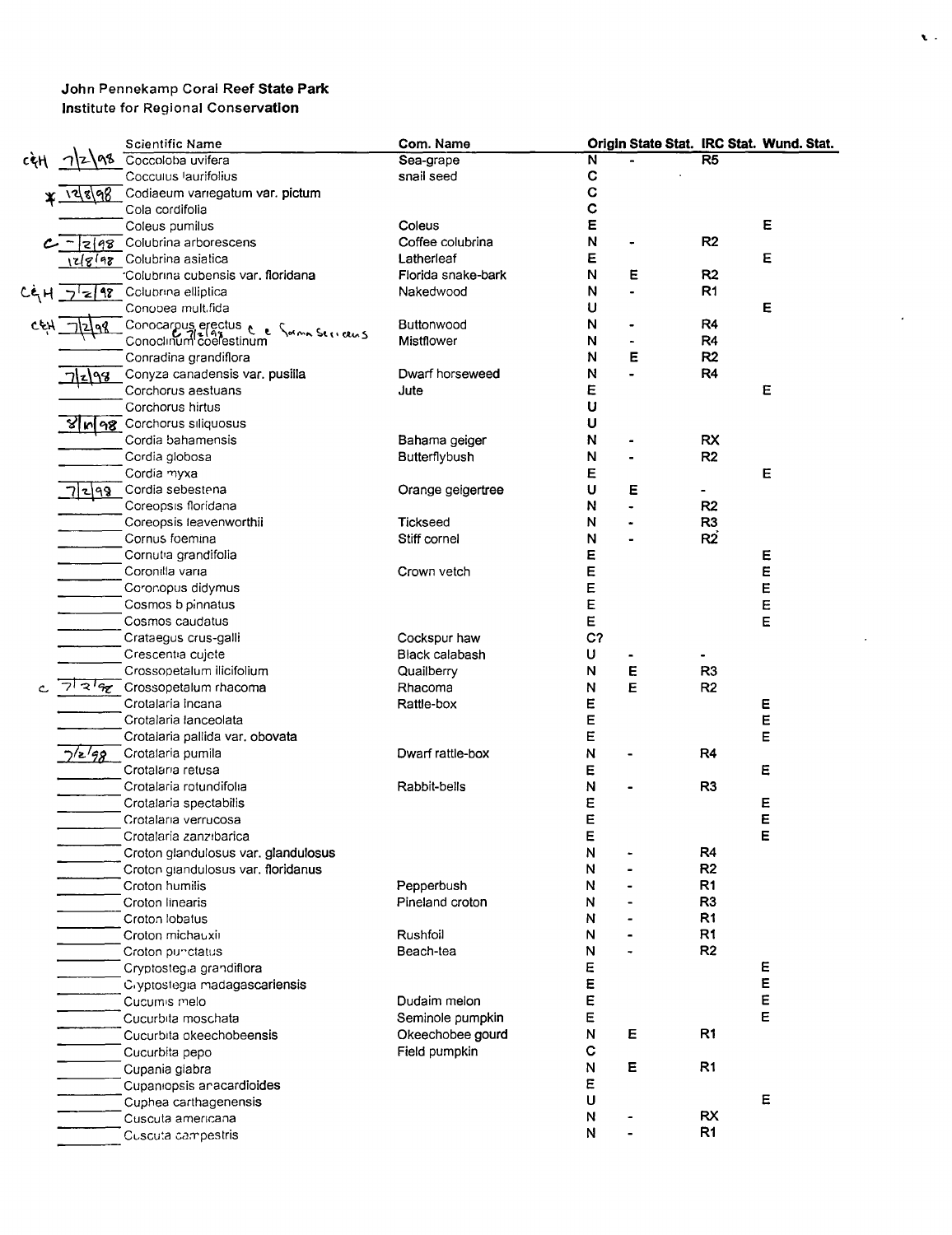|     |                | Scientific Name                                            | Com. Name                     |                         |   |                 | Origin State Stat. IRC Stat. Wund. Stat. |
|-----|----------------|------------------------------------------------------------|-------------------------------|-------------------------|---|-----------------|------------------------------------------|
|     |                | Cuscuta exaltata                                           |                               | $\overline{\mathsf{N}}$ |   | $\overline{RX}$ |                                          |
|     |                | Cuscuta gronovir                                           |                               | N                       |   | <b>RX</b>       |                                          |
|     |                | Cuscuta indecora                                           | Dodder                        | N                       |   | R <sub>1</sub>  |                                          |
|     |                | Cuscuta obtusifiora var. glandulosa                        |                               | N                       |   | R <sub>1</sub>  |                                          |
|     |                | Cuscuta pentagona                                          |                               | N                       |   | R <sub>2</sub>  |                                          |
|     |                | Cuscuta umbellata                                          | Dodder                        | N                       |   | <b>RX</b>       |                                          |
|     |                | Cyclospermum leptophyllum                                  | Marsh parsley                 | Ε                       |   |                 | Ε                                        |
|     |                | $\mathbf{P}^{\prime}$ $\mathbf{Q}$ Cynanchum angustifolium | Vine milkweed                 | N                       |   |                 |                                          |
|     |                | Cynanchum blodgettii                                       |                               |                         |   | R <sub>3</sub>  |                                          |
|     |                | Cynanchum northropiae                                      |                               | N                       |   | R <sub>3</sub>  |                                          |
|     |                |                                                            | Vine milkweed                 | N                       |   | R <sub>2</sub>  |                                          |
|     |                | Cynanchum scoparium                                        | Hairnetvine                   | N                       |   | R <sub>3</sub>  |                                          |
|     |                | Cyrogiossum zeylanicum                                     | Wild comfrey                  | Е                       |   |                 | E                                        |
|     |                | Cypselea humifusa                                          |                               | Ε                       |   |                 | E                                        |
|     |                | Dalbergia brownii                                          |                               | N                       |   | R <sub>2</sub>  |                                          |
|     |                | Dalbergia ecastophyllum                                    | Coinvine                      | N                       |   | R <sub>4</sub>  |                                          |
|     |                | Dalbergia sissoo                                           | Indian rosewood               | Ε                       |   |                 | E                                        |
|     |                | Dalea carnea                                               |                               | N                       |   | R2              |                                          |
|     |                | Dalea carthagenensis var. floridana                        | False-leadplant               | N                       |   | R <sub>1</sub>  |                                          |
|     |                | Dalea feay                                                 |                               | N                       |   | R1              |                                          |
|     |                | Dalea pinnata var. pinnata                                 |                               | N                       |   | R <sub>1</sub>  |                                          |
|     |                | Dalea pinnata var. adenpoda                                |                               | N                       |   | <b>RX</b>       |                                          |
|     |                | Datura stramonium                                          | Jimson weed                   | E                       |   |                 |                                          |
|     |                | Deeringothamnus pulchellus                                 |                               | N                       | Е | R <sub>1</sub>  |                                          |
| くも工 | $\sqrt{q^2}$   | Delonix regia                                              | Royal poinciana               | Е                       |   |                 | Е                                        |
|     |                | Descurainia pinnata                                        |                               | U                       |   |                 |                                          |
|     |                | Desmanthus leptophyllus                                    |                               | E                       |   |                 | Е                                        |
|     | - 192          | Desmanthus virgatus                                        |                               | N                       |   | R2              |                                          |
|     |                | Desmodium floridanum                                       |                               | N                       |   | R1              |                                          |
|     | 7/2/98         | Desmodium incanum                                          | Beggar's-ticks                | U                       |   |                 |                                          |
|     |                | Desmodium lineatum                                         |                               | N                       |   | R <sub>1</sub>  |                                          |
|     |                | Desmodiun mariiandicum                                     |                               | N                       |   | R2              |                                          |
|     |                | Desmodium paniculatum                                      |                               | N                       |   | R <sub>1</sub>  |                                          |
|     |                | Desmod um scorpiurus                                       |                               | Е                       |   |                 |                                          |
|     |                | Desmodium strictum                                         |                               | N                       |   |                 |                                          |
|     |                |                                                            |                               |                         |   | R1              |                                          |
|     | 7/2/98         | Desmodium tortuosum                                        |                               | U                       |   |                 |                                          |
|     |                | 2199 Desmodium triflorum                                   |                               | U                       |   |                 | Ε                                        |
|     | 92             | Dichondra caroliniensis                                    | Pony-foot                     | N                       |   | R <sub>4</sub>  |                                          |
|     |                | Dichondra micrantha                                        |                               | υ                       |   |                 | Е                                        |
|     |                | Dichrostachys cinerea                                      |                               | E                       |   |                 | E                                        |
|     | 2 98           | Dicliptera sexangularis                                    | False-mint                    | N                       |   | R <sub>3</sub>  |                                          |
|     |                | Diodía teres                                               | Poor joe                      | N                       |   | R2              |                                          |
|     |                | Diodia virginiana                                          | <b>Buttonweed</b>             | N                       |   | R <sub>3</sub>  |                                          |
|     |                | Diospyros digyna                                           | <b>Black sapote</b>           | Е                       |   |                 |                                          |
|     |                | Diospyros ebenum                                           | Ebeny                         | E                       |   |                 | Е                                        |
|     |                | Diospyros maritima                                         |                               | Ε                       |   |                 |                                          |
|     |                | Diospyros virginiana                                       | Persimmon                     | N                       |   | R <sub>3</sub>  |                                          |
|     |                | Diplotaxis muralis                                         |                               | Е                       |   |                 | Е                                        |
|     |                | Dizygotheca elegantissima                                  | False-aralia                  | $\mathbf C$             |   |                 |                                          |
|     |                | Dodonaea angustifolia                                      |                               | N                       |   |                 |                                          |
|     |                | Dodonaea elaeagnoides                                      |                               | N                       |   | R <sub>1</sub>  |                                          |
|     |                | Dodonaes v scosa Var viccofA                               | Varnishleaf                   | N                       |   | R <sub>3</sub>  |                                          |
|     | <u> 7/2 98</u> | Dombeya x cayeuxii                                         |                               | с                       |   |                 |                                          |
|     |                | Drosera orevifolia                                         | Dwarf sundew                  | N                       |   | R1              |                                          |
|     |                | Drosera capillaris                                         |                               | N                       |   | R <sub>2</sub>  |                                          |
|     |                |                                                            | Wes Indian chickweed          | Е                       |   |                 |                                          |
|     |                | Drymaria cordata                                           | Milkbark                      | N                       |   | R <sub>2</sub>  |                                          |
|     | /z/f3          | Drypetes diversifolia                                      |                               | N                       |   | R <sub>3</sub>  |                                          |
|     | $/$ =/98       | Drypetes lateriflora                                       | Guiana-plum<br>Golden-dewdrop | U                       |   |                 |                                          |
|     |                | Duranta erecta                                             | Rockland twinflower           | N                       |   | R <sub>3</sub>  |                                          |
|     |                | Dyschoriste angusta                                        |                               | N                       |   | R1              |                                          |
|     |                | Dyschoriste oblongifolia                                   | Common twinflower             |                         |   |                 |                                          |

 $\bar{\psi}$  ,  $\bar{\psi}$ 

exert <del>as a notar</del> www.communication.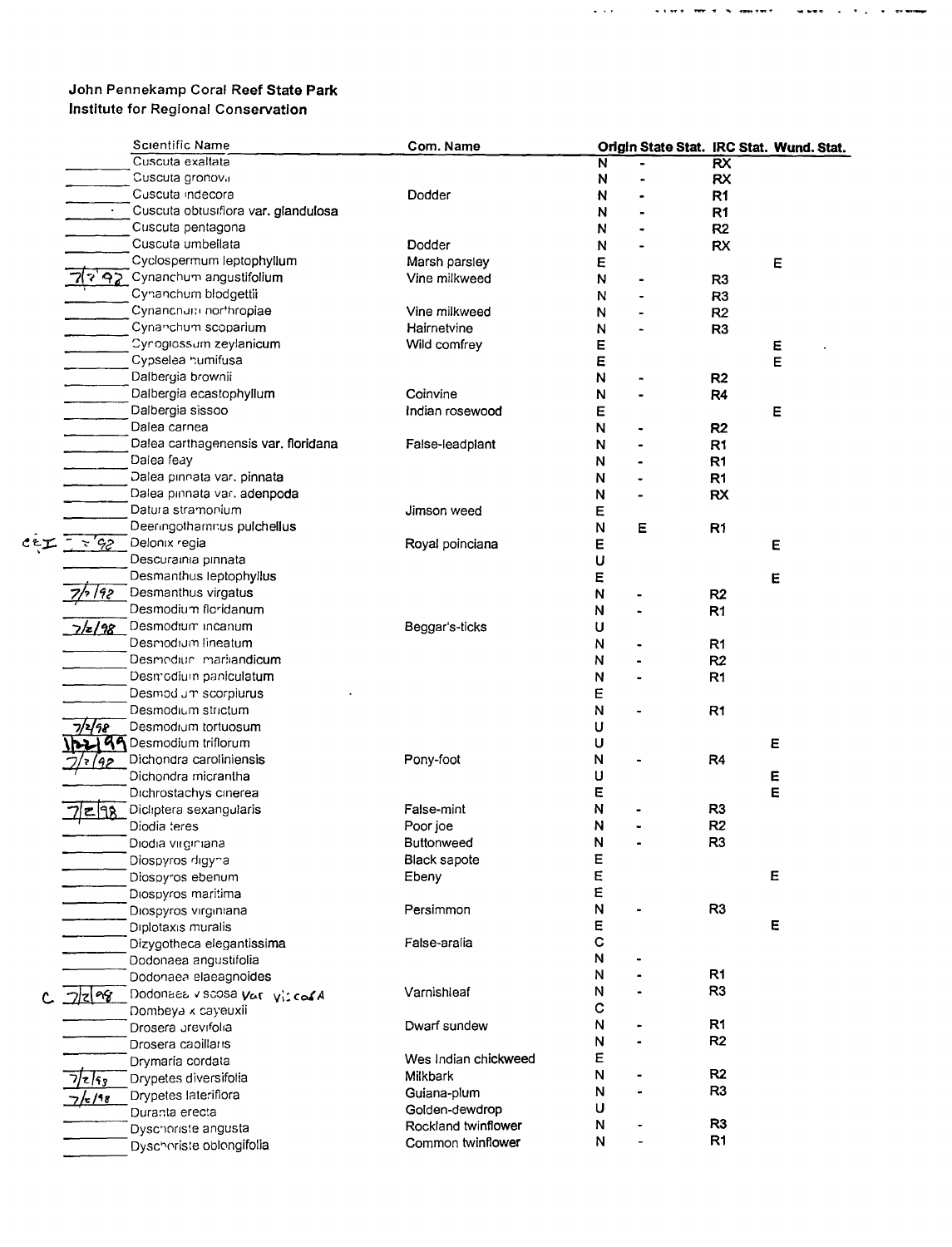|                   | Scientific Name                            | Com. Name                |              |    |                | Origin State Stat. IRC Stat. Wund. Stat. |
|-------------------|--------------------------------------------|--------------------------|--------------|----|----------------|------------------------------------------|
|                   | Ebenopsis flexicaulis                      |                          | С            |    |                |                                          |
| ાર∖ભઠે            | Fchites unbellata                          | Devil's-potato           | N            |    | R <sub>3</sub> |                                          |
|                   | Eclipta prostrata                          |                          | N            |    | R4             |                                          |
|                   | Ehretia microphylla                        |                          | E            |    |                |                                          |
|                   | Elaeodendron xylocarpum                    |                          | C            |    |                |                                          |
|                   | Elephantopus elatus                        | Florida elephant's-foot  | N            |    | R <sub>2</sub> |                                          |
|                   | Elytraria caroliniensis var. caroliniensis |                          | N            | ٠. | <b>RX</b>      |                                          |
|                   | Elytraria caroliniensis var. angustifolia  |                          | N            |    | R <sub>2</sub> |                                          |
|                   | Emilia fosbergii                           | Tassleflower             | U            |    |                | E                                        |
|                   | Emilia sonch foria                         |                          | E            |    |                | E                                        |
|                   | Entana gigas                               |                          | $\mathbf c$  |    |                |                                          |
|                   | Entero obiom cyclocarpum                   |                          | E            |    |                |                                          |
|                   | Epiphyllum oxypetalum                      | Dutchman's-pipe          | C            |    |                |                                          |
|                   | Epiphyllum pnyllanthus var. indochinensis  |                          | Е            |    |                | Е                                        |
|                   | Erechtites hieracifolia                    | Fireweed                 | N            |    | R <sub>4</sub> |                                          |
|                   | Erigeron quercifolius                      | Southern-fleabane        | N            |    | R <sub>4</sub> |                                          |
|                   | Erigeron vernus                            |                          | N            |    | R2             |                                          |
|                   | Eriobotrya japonica                        | Loquat                   | E            |    |                | E                                        |
| 7208              | Erithalis fruticosa                        | Black-torch              | N            |    | R2             |                                          |
|                   | Ernodea colieri                            |                          | N            | Е  | R <sub>1</sub> |                                          |
|                   | Ernodea littoralis                         | Beach-creeper            | N            | T  | R <sub>3</sub> |                                          |
|                   | Erucastrum gallicum                        |                          |              |    |                |                                          |
|                   | Eryngium aquaticum                         | Corn snakeroot           | E            |    |                | E                                        |
|                   |                                            |                          | ?            |    |                |                                          |
|                   | Eryngium aromaticum                        | Fragrant eryngium        | N            |    | R <sub>2</sub> |                                          |
|                   | Eryngium baldwinii                         |                          | N            |    | R <sub>2</sub> |                                          |
|                   | Eryngium foetidum                          |                          | E            |    |                | Ε                                        |
|                   | Eryngium yuccifolium                       | Button snakeroot         | N            |    | R <sub>2</sub> |                                          |
|                   | Erysimum cheiranthoides                    |                          | Ε            |    |                | E                                        |
|                   | Erythrina herbacea                         | Coral-bean               | N            |    | R4             |                                          |
|                   | Eucalyptus grandis                         |                          | E            |    |                | E                                        |
|                   | Eucaivotus robusta                         |                          | E            |    |                | E                                        |
|                   | Eugenia axiliaris                          | White stopper            | N            |    | R4             |                                          |
|                   | Eugenia confusa                            | Ironwood                 | N            | Е  | R2             |                                          |
|                   | CEM 7/2/98 Eugenia foetida                 | Spanish stopper          | N            |    | R4             |                                          |
|                   | Eugenia iuschnathiana                      |                          | с            |    |                |                                          |
|                   | Eugenia mombea                             | Red stopper              | N            | Ε  | R <sub>1</sub> |                                          |
|                   | Eugenia uniflora                           | Surinam-cherry           | Е            |    |                | Е                                        |
| <u> নী</u> হ\ণষ্ট | Eupatorium capillifolium                   | Dog-fennel               | N            |    | R4             |                                          |
|                   | Eupatorium compositifolium                 | Dog fennel               | N            |    | R <sub>1</sub> |                                          |
|                   | Eupatorium 'eptophyllum                    |                          | N            |    | R <sub>2</sub> |                                          |
|                   | Eupatorium mikanioides                     | Semaphore eupatorium     | $\mathsf{N}$ |    | R <sub>3</sub> |                                          |
|                   | Eupater um monrii                          |                          | N            |    | R <sub>2</sub> |                                          |
|                   | Eupatorium rotundifolium                   |                          | N            |    | R <sub>3</sub> |                                          |
|                   | Eupatorium serotinum                       |                          | N            |    | R <sub>3</sub> |                                          |
|                   | Euphorbia graminea                         |                          | E            |    |                | E                                        |
|                   | Euphorbia inundata                         |                          | N            |    | R1             |                                          |
|                   | Euphorbia ipecacuanhae                     |                          | $\mathbf C$  |    |                |                                          |
|                   | 81098 Euphorbia lactea & Blocktract        |                          | Е            |    |                | Е                                        |
|                   | Euphorbia mercurialina                     |                          | E            |    |                | E                                        |
|                   | Fupholbia mili                             | Crown-of-thorns          | C            |    |                | Ε                                        |
|                   | Euphorbia po yphylla                       | Pineland euphorbia       | N            |    | R <sub>3</sub> |                                          |
|                   | Euphorbia firucalli                        | Pencil-cactus            | Е            |    |                | Е                                        |
|                   | Eupha nie trichotoma                       |                          | N            |    | R <sub>2</sub> |                                          |
|                   | Euryops chrysanthemoides                   |                          | Ε            |    |                | E                                        |
|                   | Eustoma exa tata                           | Seaside gentian          | N            |    | R <sub>3</sub> |                                          |
|                   | Euthamia caroliniana                       |                          | Ν            |    | R <sub>2</sub> |                                          |
|                   | Evolvulus alsinoides                       | Creeping morning-glories | U            |    |                |                                          |
|                   | Evolvulus convolvuloides                   |                          | N            |    | R <sub>1</sub> |                                          |
|                   | Evolvulus glomeratus ssp. grandiflorus     |                          | U            |    |                | E                                        |
|                   | Evolvulus grisebachii                      |                          | N            |    | R1             |                                          |
|                   |                                            |                          |              |    |                |                                          |

 $\sim 10^7$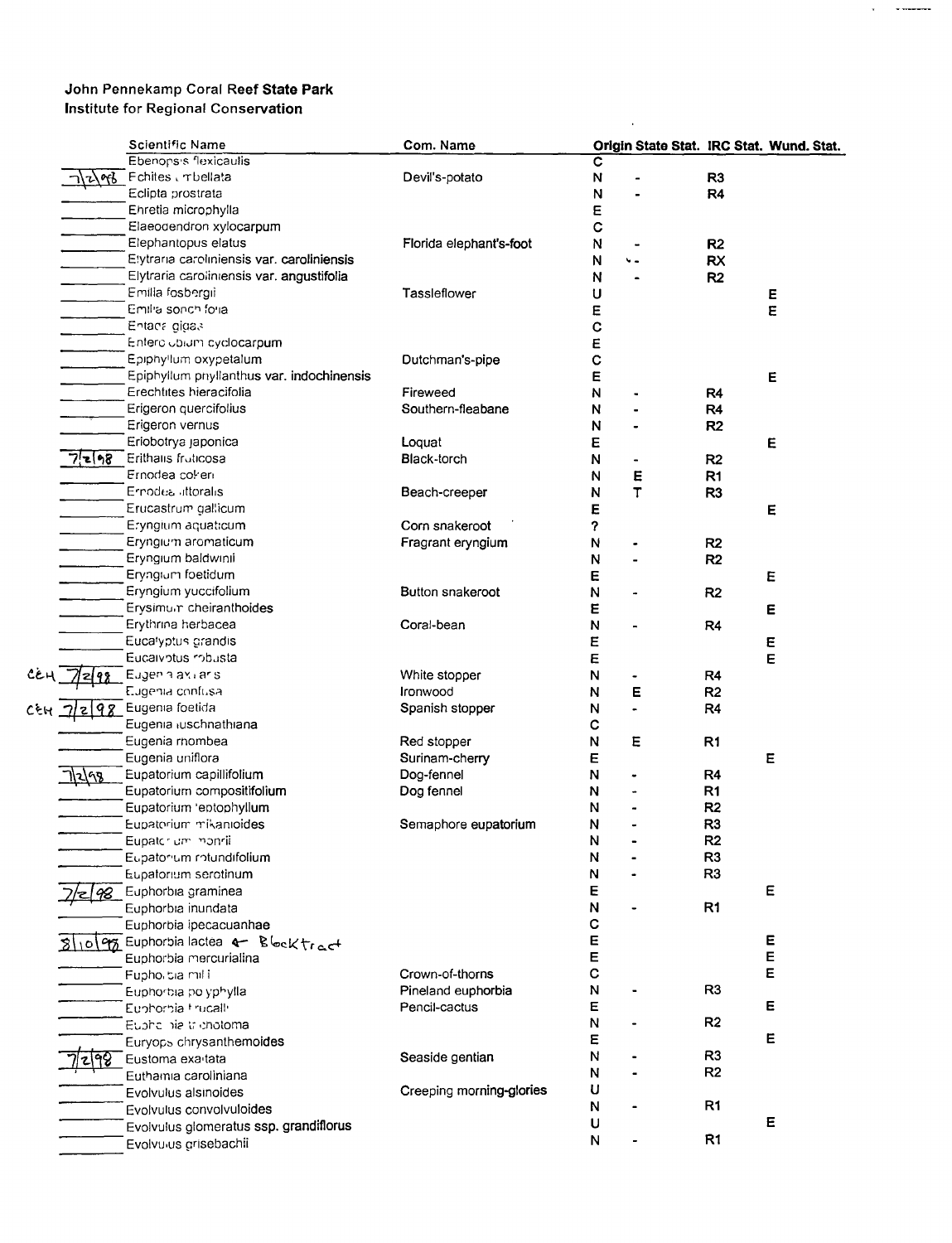|            |               | Scientific Name                                             | Com. Name               |             |   |                | Origin State Stat. IRC Stat. Wund. Stat. |
|------------|---------------|-------------------------------------------------------------|-------------------------|-------------|---|----------------|------------------------------------------|
|            |               | Evolvu us sericeus                                          | Creeping morning-glory  | N           |   | R <sub>3</sub> |                                          |
|            | 98            | Exostema caribaeum                                          |                         | N           |   | R1             |                                          |
| دنوبه      | ሓዪ            | Exothea paniculata                                          | Inkwood                 | N           |   | R <sub>3</sub> |                                          |
|            |               | Fagopyrum esculentum                                        |                         | Е           |   |                | Е                                        |
|            |               | Fatoua villosa                                              |                         | E           |   |                | Е                                        |
|            | 128198        | Ficus a tissima                                             |                         | E           |   |                |                                          |
|            |               |                                                             |                         |             |   |                |                                          |
|            |               | Ficus americana                                             |                         | E           |   |                | E                                        |
|            |               | $\sqrt{r\sqrt{r}}$ Ficus aurea                              | Strangler fig           | N           |   | R4             |                                          |
|            |               | Ficus bengalensis                                           |                         | Ε           |   |                | Е                                        |
|            |               | $C$ $7/2/98$ Ficus benjam na                                |                         | $\mathbf C$ |   |                | E                                        |
|            |               | Ficus calica                                                |                         | Е           |   |                | E                                        |
|            |               | $7\sqrt{29}$ Ficus c trifolia                               | short-leaf fig          | N           |   | R <sub>3</sub> |                                          |
|            |               | $c$ $\overline{c}/\overline{s}/\overline{s}$ Ficus elastica | India rubber-tree       | C           |   |                | Ε                                        |
|            |               | Ficus Ivrata                                                |                         | C           |   |                |                                          |
|            |               | Ce 1 7/2/98 Ficus microcarpa                                | Laurel fig              | E           |   |                | Е                                        |
|            |               | Ficus nekbuda                                               |                         | C           |   |                |                                          |
|            |               | Ficus rota                                                  |                         | $\mathbf C$ |   |                |                                          |
|            |               | Ficus pumila                                                |                         | $\mathbf c$ |   |                | E                                        |
|            |               | Ficus religiosa                                             | <b>Botree</b>           | C           |   |                | E                                        |
|            |               | Ficus Umifolia                                              |                         | C           |   |                |                                          |
|            |               | Flacourtra indical                                          | Governor's-plum         | E           |   |                |                                          |
|            | 128198        |                                                             |                         |             |   |                | Ε                                        |
|            |               | Flaveria bidentis                                           |                         | E           |   |                |                                          |
|            |               | Flaver a flor dana                                          |                         | N           |   | R <sub>1</sub> |                                          |
|            | <u>nlzlar</u> | Flaver <sub>ia</sub> linearis                               | Yellowtop               | N           |   | R4             |                                          |
|            |               | Flaveria sp nov.                                            |                         | N           |   | R <sub>1</sub> |                                          |
|            |               | Flaveria trinervia                                          | Annual yellowtop        | U           |   |                |                                          |
|            |               | Flueggia virosa                                             |                         | E           |   |                | Е                                        |
|            |               | Forest era segregata                                        | Florida privet          | N           |   | R2             |                                          |
|            |               | Fortunella margarita                                        |                         | c           |   |                |                                          |
|            |               | Fraxinus caroliniana                                        | Water ash               | N           |   | R <sub>2</sub> |                                          |
|            |               | Froelichia floridana                                        | Cottonweed              | N           |   | R <sub>2</sub> |                                          |
|            |               | Fumaric officinalis                                         | Earthsmoke              | E           |   |                | E                                        |
|            | 712198        | Gaillard <sub>3</sub> pichella                              | Blanketflower           | υ           |   |                |                                          |
|            |               | Galact a elliotti.                                          |                         | N           |   | R <sub>2</sub> |                                          |
|            |               | Galactia floridana                                          |                         |             |   | R <sub>1</sub> |                                          |
|            |               |                                                             | Hairy milk-pea          | N           |   |                |                                          |
|            |               | Galactia parvifolia                                         |                         | N           |   | R <sub>3</sub> |                                          |
|            |               | Galactia pinetorum                                          |                         | N           |   | R <sub>2</sub> |                                          |
|            |               | Galactia regularis                                          |                         | N           |   | R <sub>2</sub> |                                          |
|            |               | Galactia smalli                                             |                         | N           | Ε | R <sub>2</sub> |                                          |
|            | 'z198         | Galactia striata                                            |                         | N           |   | R <sub>3</sub> |                                          |
|            |               | Galactia volubus                                            | Milk-pea                | N           |   | R <sub>3</sub> |                                          |
|            |               | Galinsoga cuadriratiata                                     | Peruvian daisy          | E           |   |                | Ε                                        |
|            |               | Galium hispidulum                                           | Bedstraw                | N           |   | R <sub>3</sub> |                                          |
|            |               | Gallum tinctorium                                           | Bedstraw                | N           |   | R2             |                                          |
|            |               | Galphimia gracilis                                          |                         | E           |   |                | Е                                        |
|            |               | Garcinia subelliptica                                       |                         | $\mathbf C$ |   |                |                                          |
|            |               | Garcinia tinctoria                                          |                         | $\mathbf C$ |   |                |                                          |
|            |               | Gardenia angusta                                            |                         |             |   |                |                                          |
|            | $7$ 2 48      | Gaura angustifolia                                          | Southern gaura          | C<br>N      |   | R4             |                                          |
|            |               | Gaylussacia dumosa                                          | Dwarf black-huckleberry | N           |   | R <sub>1</sub> |                                          |
|            |               | Gelsemium sempervirens                                      | Yellow jessamine        | N           |   | R1             |                                          |
| $C.8 - 14$ |               | 7/2/98 Genipa dustri la                                     | Seven year-apple        | N           |   | R <sub>2</sub> |                                          |
|            |               |                                                             | Cranesbill              | U           |   |                |                                          |
|            |               | Geranium carolinianum                                       |                         |             |   |                |                                          |
|            |               | Glandularia maritima                                        | Beach verbena           | N           | Е | R <sub>2</sub> |                                          |
|            |               | Glandularia pulchella                                       |                         | U           |   |                | E                                        |
|            |               | Glandularia tampensis                                       |                         | N           | Ε | <b>RX</b>      |                                          |
|            |               | Gleditsia aquatica                                          | Water locust            | N           |   | <b>RX</b>      |                                          |
|            |               | Gliricidia sepium                                           | Nicaraguan cocoa shade  | E           |   |                | E                                        |
|            |               | Glycine max                                                 |                         | E           |   |                | E                                        |
|            |               | Glycosmis parviflora                                        |                         | E           |   |                | E                                        |
|            |               |                                                             |                         |             |   |                |                                          |

6

 $\mathcal{A}$ 

 $\mathbf{v}_\mathrm{c}$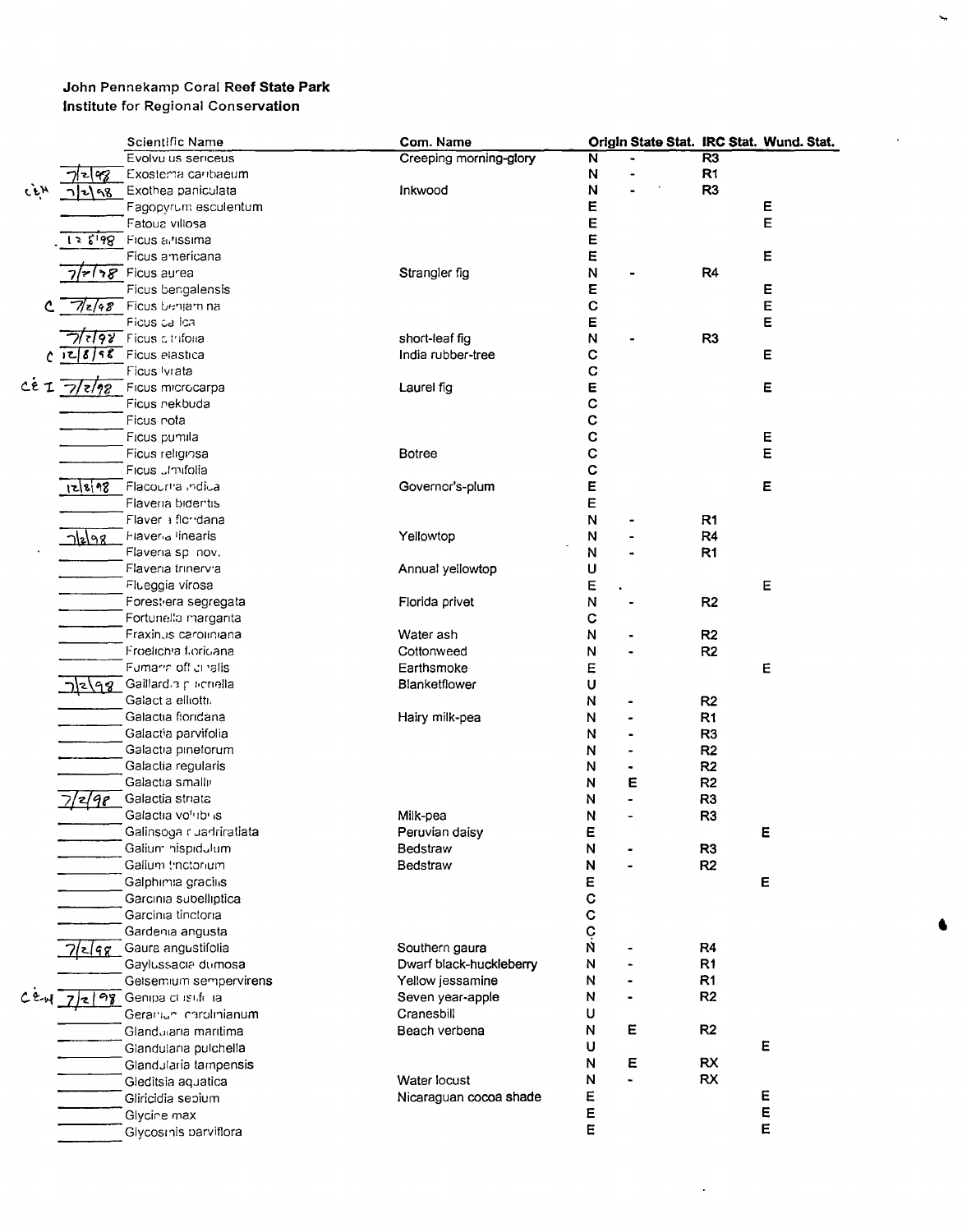|        |                 | Scientific Name                      | Com. Name             |              |    |                | Origin State Stat. IRC Stat. Wund. Stat. |
|--------|-----------------|--------------------------------------|-----------------------|--------------|----|----------------|------------------------------------------|
|        |                 | Gnapha <sub>i</sub> um americanum    |                       | Ú            |    |                |                                          |
|        |                 | Gnapha un falcatum                   | Cudweed               | N            |    | R <sub>2</sub> |                                          |
|        |                 | Gnapha.ium luteoalbum                |                       | U            |    |                | Ε                                        |
|        |                 | Gnaphalium obtusifolium              | Rabbit's tobacco      | U            |    |                |                                          |
|        |                 | Gnanha ium pennsylvanicum            | Cudweed               | N            |    | R <sub>2</sub> |                                          |
|        |                 | Graphaiium purpureum                 | Purple cudweed        | N            |    | R <sub>2</sub> |                                          |
|        |                 | Gomphrena serrata                    | Globe-amaranth        | U            |    |                | Е                                        |
|        |                 | Gordonia lasianthus                  | Loblolly bay          | N            |    | R <sub>1</sub> |                                          |
| 66H    | 가기~2            | Gossypium nirsutum                   | Wild cotton           | N            | Е  | R2             |                                          |
|        |                 | -2/z/4g Gouania lupuluides           | Chewstick             | N            |    | R <sub>2</sub> |                                          |
|        |                 | Gratiola mispida                     |                       | N            |    | R <sub>1</sub> |                                          |
|        |                 | Gratiolul ildisa                     |                       | N            |    | R <sub>1</sub> |                                          |
|        |                 | Gratiola ramosa                      |                       | Ν            |    | R2             |                                          |
|        |                 | Grevilled robusta                    | Silk-oak              | E            |    |                | Е                                        |
|        |                 | Guajacum officinale                  |                       | Ε            |    |                | E                                        |
|        |                 | 128.98 Guajacum sanctum CO Romes     | Lignum-vitae          | N            | Ε  | R1             |                                          |
| ૮ર્દ પ |                 | Rosifinie<br>7/2/98 Guapira discolor | <b>Blolly</b>         | N            |    | R <sub>3</sub> |                                          |
|        |                 | Guapira fioridana                    |                       | N            |    | R <sub>1</sub> |                                          |
|        | $7$ र्टान्छ $-$ | Guettarda e liptica                  | Everglades velvetseed | N            |    | R <sub>3</sub> |                                          |
|        |                 |                                      |                       | N            |    | R <sub>3</sub> |                                          |
|        |                 | পে olea Guettarda scabra             | Rough velvetseed      | N            |    | R <sub>1</sub> |                                          |
|        |                 | Gyminca iatifolia                    |                       |              |    |                |                                          |
|        |                 | Gymnanthes lucida                    | Crabwood              | N            |    | R <sub>2</sub> |                                          |
|        |                 | Gynur aurant aca                     | Velvet plant          | Е            |    |                | Е                                        |
|        | 798             | Hamelia patens                       | Firebush              | $\mathsf{N}$ |    | R <sub>3</sub> |                                          |
|        |                 | Harpulla arborea                     |                       | Ε            |    |                | Е                                        |
|        |                 | Harrisia aboriginum                  | Prickly-apples        | N            | E? | <b>RX</b>      |                                          |
|        |                 | Harrisia fragrans                    |                       | N            | Ε  | RX             |                                          |
|        |                 | 10 98 Harrisia simpsonii             | Prickly-apples        | N            | E  | R <sub>2</sub> |                                          |
|        |                 | Hedyotis cailitrichoides             |                       | Е            |    |                |                                          |
|        |                 | Hedyotis corymbosa                   |                       | Е            |    |                |                                          |
|        |                 | Hedyotis nigricans var. nigricans    | Diamond flowers       | N            |    | RX             |                                          |
|        |                 | Hedyrus high this var. floridana     | Diamond flowers       | N            |    | R <sub>3</sub> |                                          |
|        |                 | Hedychs procumbens                   | Innocence             | Ν            |    | R <sub>2</sub> |                                          |
|        |                 | Hedyot's un finna                    |                       | N            |    | R <sub>2</sub> |                                          |
|        |                 | Helenium amarum                      | Spanish-daisy         | N            |    | R <sub>1</sub> |                                          |
|        |                 | Helenium flexuosum                   | Sneezeweed            | U            |    |                |                                          |
|        |                 | Helenium pinnatifidum                |                       | N            |    | R <sub>2</sub> |                                          |
|        |                 | Helianthemum corymbosum              |                       | N            |    | R <sub>2</sub> |                                          |
|        |                 | Helianthemum nashii                  |                       | N            |    | R <sub>2</sub> |                                          |
|        |                 | Helianthus agrestis                  |                       | N            |    | R <sub>1</sub> |                                          |
|        |                 | Helianthus angustifolius             |                       | N            |    | R1             |                                          |
|        | <u> र ह व्ह</u> | Helianthus annuus                    | Annual sunflower      | F            |    |                | Ε                                        |
|        |                 | Heliant us depliis ssp. debilis      | Dune sunflower        | N            |    | R2             |                                          |
|        |                 | Helianthus debilis ssp. vestitus     |                       | N            |    | R1             |                                          |
|        |                 | Helianthus radula                    |                       | N            |    | R <sub>1</sub> |                                          |
|        | <u> z 98</u>    | Heliotropium angiospermum            | Scorpion-tail         | N            |    | R <sub>3</sub> |                                          |
|        | 708             | Heliotropium curassavicum            | Seaside heliotrope    | U            |    |                |                                          |
|        |                 | Heliotropium fruticosum              |                       | N            |    | <b>RX</b>      |                                          |
|        |                 | Heliotropium polyphyllum             | Pineland heliotrope   | N            |    | R4             |                                          |
|        |                 | Hemigraphis alternata                |                       |              |    |                |                                          |
|        |                 | Hemigraphic reptans                  |                       | Е            |    |                | Е                                        |
|        |                 | Herissan, a crispa                   | <b>Bladder mallow</b> | ${\sf N}$    |    | R <sub>3</sub> |                                          |
|        |                 | Heter whis beechevana                | Red-wing              | E            |    |                |                                          |
|        |                 | Heternt tecal subaxillaris           | Camphorweed           | N            |    | R <sub>3</sub> |                                          |
|        |                 | Hibiscus acetosella                  |                       | E            |    |                | Е                                        |
|        |                 |                                      |                       | E            |    |                | E                                        |
|        |                 | Hibiscus cannabinus                  |                       | $\mathsf{N}$ |    | R <sub>1</sub> |                                          |
|        |                 | Hibiscus coccineus                   |                       | $\mathbf C$  |    |                |                                          |
|        |                 | Hibiscus elatus                      |                       |              |    |                |                                          |
|        |                 | Hibiscus furcellatus                 |                       | N            |    | R <sub>2</sub> |                                          |
|        |                 | Hibiscus grand:florus                | Swamp hibiscus        | N            |    | R <sub>2</sub> |                                          |

 $\hat{\mathcal{A}}$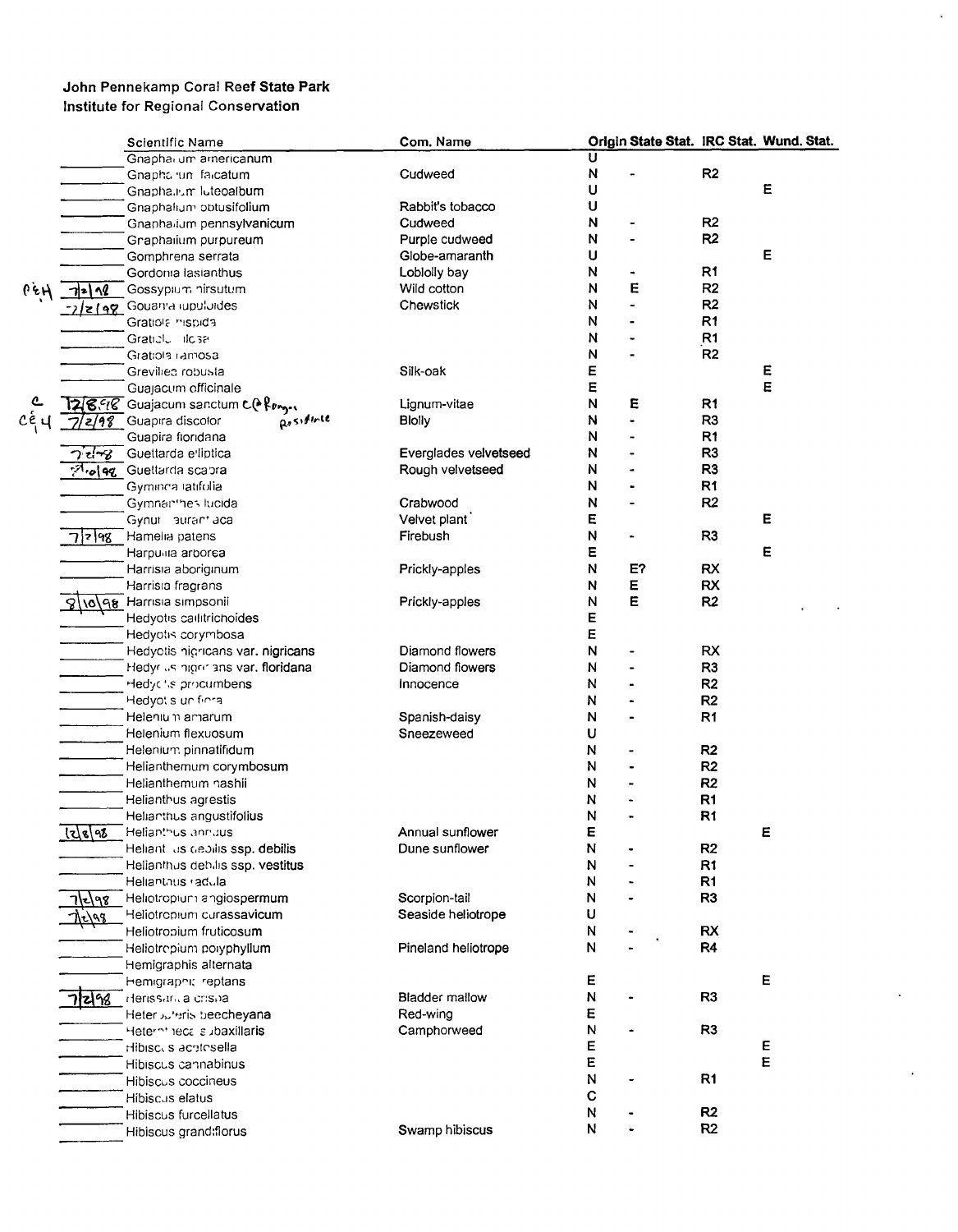|                 | <b>Scientific Name</b>                     | Com. Name             |                                    |   |                | Origin State Stat. IRC Stat. Wund. Stat. |
|-----------------|--------------------------------------------|-----------------------|------------------------------------|---|----------------|------------------------------------------|
|                 | Hibiscus nutabilis                         |                       | Е                                  |   |                |                                          |
| <u> 12 dae </u> | Hibiscus poepp gii                         |                       | N                                  |   | R <sub>2</sub> |                                          |
|                 | Hibiscus radiatus                          |                       | Е                                  |   |                | Е                                        |
|                 | Hibiscus rosa-sinensis var. rosa-sinensis3 |                       | C                                  |   |                | E                                        |
| 802             | Hibiscus rosa-sinensis var. schizopetalus  | $\sim$ K              | E                                  |   |                |                                          |
| C               | Hibiscus sabdariffa                        | Roselie               | Ε                                  |   |                |                                          |
| 7\z\98          | Hibiscus tiliaceus                         | Seaside mahoe         | Ε                                  |   |                |                                          |
|                 | Hierac.um megacephalon                     | Hawkweed              | $\mathsf{N}$                       |   | R2             |                                          |
|                 | Hippobroma longiflora                      |                       | U                                  |   |                | Е                                        |
|                 | Hippocratea volubilis                      |                       | N                                  |   | R <sub>2</sub> |                                          |
|                 | Hippomane mancinella                       |                       | N                                  | E | R <sub>2</sub> |                                          |
|                 | Holmsk pldia sanguinea                     |                       |                                    |   |                |                                          |
|                 |                                            |                       | Е                                  |   |                | Ε                                        |
|                 | Hura crepital's                            |                       | E                                  |   |                | E                                        |
|                 | Hydrocotvic benariensis                    | Water pennywort       | N                                  |   | R1             |                                          |
|                 | Hydrocotvie umbellata                      | Marsh pennywort       | N                                  |   | R4             |                                          |
|                 | Hydrocotyle verticillata var. verticillata | a Whorled pennywort   | N                                  |   | R <sub>4</sub> |                                          |
|                 | Hydrocotyle verticillata var. triradiata   | Whorled pennywort     | N                                  |   | <b>RX</b>      |                                          |
|                 | Hydrolea corymbosa                         | Sky flower            | N                                  |   | R2             |                                          |
|                 | Hydrolea spinosa                           |                       | U                                  |   |                |                                          |
|                 | Hydrolea uniflora                          |                       | U                                  |   |                |                                          |
|                 | Hygrophila corymbosa                       |                       | U                                  |   |                | Е                                        |
|                 | Hygroph la volysperma                      |                       | Ε                                  |   |                | Е                                        |
|                 | Hylocereus indatus                         | Night-blooming cereus | E                                  |   |                |                                          |
| $c$ of $7$ $25$ | Hypelate trifo.iata                        | White-ironwood        | N                                  | Е | R <sub>1</sub> |                                          |
|                 | Hypericum brachyphyllum                    |                       | N                                  |   | R <sub>2</sub> |                                          |
|                 | Hypericum cistifolium                      |                       | N                                  |   | R2             |                                          |
|                 | Hypericum crux-andraea                     |                       | N<br>۰                             |   | R1             |                                          |
|                 | Hypericum edisonianum                      |                       | N                                  | Е | R1             |                                          |
|                 | Hypericum fasciculatum                     | Sandweed              | N                                  |   | R <sub>2</sub> |                                          |
|                 | Hypericum gentianoides                     | Pineweeds             | N                                  |   | R <sub>2</sub> |                                          |
|                 | Hypericum <i>"vpericoides</i>              | St. Andrew's-cross    | N                                  |   | R <sub>3</sub> |                                          |
|                 | Hypericrim autilum                         | Dwarf St John's-wort  | N                                  |   | R <sub>2</sub> |                                          |
|                 | Hyper un ivrtifolium                       |                       | N                                  |   | R1             |                                          |
|                 | Hyper num reductum                         |                       | N                                  |   | R <sub>1</sub> |                                          |
|                 | Hypericum tetrapetalum                     | St. John's-wort       | N                                  |   | R <sub>2</sub> |                                          |
|                 | Hyptage beghalensis                        |                       | с                                  |   |                |                                          |
|                 | Hyptis alata                               | Musky mint            | N                                  |   | R <sub>3</sub> |                                          |
|                 | Hyptis mutabilis                           |                       | E                                  |   |                | E                                        |
|                 | Hyptis pectinata                           |                       | E                                  |   |                | E                                        |
|                 | Hyptis spicigera                           |                       | E                                  |   |                | E                                        |
|                 | Hyptis verticillata                        |                       | E                                  |   |                | E                                        |
|                 | llex amt, gua                              | Sand holly            | N                                  |   | R <sub>1</sub> |                                          |
|                 | llex cassine                               | Dahoon holly          |                                    |   |                |                                          |
|                 | llex glat a                                | Gallberry             | N<br>$\overline{\phantom{a}}$<br>N |   | R <sub>3</sub> |                                          |
|                 | llex krug <sub>r</sub> ana                 | Krug's holly          | N<br>Е                             |   | R <sub>3</sub> |                                          |
|                 | llex opaca var arenicola                   | Scrub holly           |                                    |   | R <sub>2</sub> |                                          |
|                 | llex vomitor a                             |                       | N                                  |   | <b>RX</b>      |                                          |
|                 |                                            | Yaupon                | С                                  |   |                |                                          |
|                 | Indigotera caroliniana                     |                       | N                                  |   | R1             |                                          |
|                 | Indigotera hirsuta                         | Hairy indigo          | Ε                                  |   |                | Е                                        |
|                 | Indigofers miniata var. florida            |                       | N                                  |   | R <sub>2</sub> |                                          |
| <u> ાર\</u> ાજી | Indigofera mucronata var. keyensis         |                       | N                                  |   | R1             |                                          |
| <b>ๅ\</b> z\hq  | Indigofe a spicata                         | Creeping indigo       | E                                  |   |                | Е                                        |
|                 | Indigoforals iffruticosal                  | Shrub indigo          | U                                  |   |                | E                                        |
|                 | Indigofe a thretonia                       |                       | E                                  |   |                | Е                                        |
|                 | $12898$ Ipomoes albe                       | Common moonflowers    | N                                  |   | R4             |                                          |
|                 | Ipomoea aquatica                           |                       | E                                  |   |                | E                                        |
|                 | Ipomoec asarifolia                         |                       | U                                  |   |                | E                                        |
|                 | Ipomoea patatas                            | Sweet potato          | E                                  |   |                | E<br>E                                   |
|                 | Ipomoea carrica                            |                       | Ε                                  |   |                |                                          |
|                 | Ipomoea carnea ssp. fistulosa              | Bush morning glory    | E                                  |   |                | E                                        |

 $\ddot{\phantom{0}}$